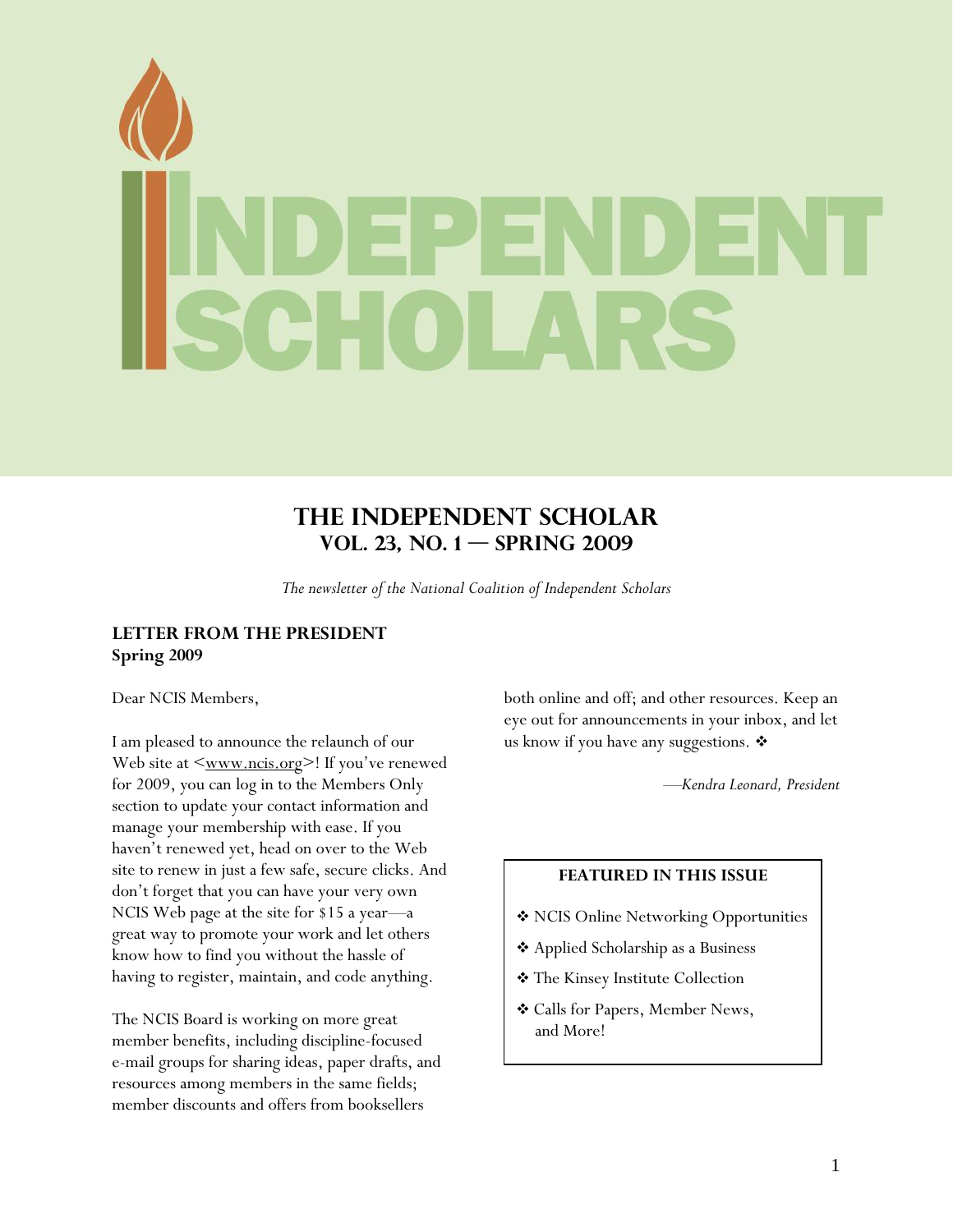#### <span id="page-1-0"></span>**LETTER FROM THE EDITOR**

As the weather gets warmer and my friends and family start to shake off the winter doldrums, my schedule starts to become quite booked up people want to go out on weekends, plan short trips or get-togethers at home, take turns with potluck suppers (and, to admit the true depths of my devotion to geeky pursuits, hosting or attending weekly tabletop gaming sessions). Recently, I've felt as if I've been spending quite a lot of my free time simply trying to keep on top of various commitments, not even considering the time required for the commitments themselves!

Most people can sympathize with this, but in some ways the situation is a particular problem for independent scholars, who as always try to balance their ongoing research plans with the things that have to get done on a daily, weekly, or monthly basis. Carving out that bit of time to finish a writing project or make a few phone calls is all the more difficult when there are so many other things to do—some of which, for that matter, might seem a good deal more fun than whatever happens to be next on the research or writing agenda.

This issue of *TIS* includes two things that might serve as a bit of inspiration on those days when the temptation to run out and play is just as strong as it was when the fresh spring sunshine beckoned through the windows of a stuffy, chalkdust-covered classroom. Rue Ziegler's article "Applied Scholarship as a Business" talks about the time and effort required to develop a professional niche for independent scholarship as a moneymaking business, and provides suggestions for those who might be considering such an approach. In addition, the section on the NCIS groups available on social networking Web sites LinkedIn and Facebook offers an opportunity to connect with like-minded independent scholars in all fields and of all interests who share your commitment and purpose. I have made dozens of

new friends and connections in my time online, and highly recommend that anyone who wants to find out more about independent scholars in their area check out these Web sites for more information and ways to connect.

Along with the abovementioned pieces, articles on the collections of the famous Kinsey Institute, on one independent scholar's "tour of duty" as an independent civilian advisor to the U.S. military, the independent bookshops of Toronto, and on ongoing research and writing are all available in this issue of *TIS*. I hope that you enjoy this issue, and as always, I encourage you to write to me with suggestions and comments on ways that I can improve the newsletters, as well as ideas for articles that you would be willing to contribute to a forthcoming issue. All the best to everyone, and best of luck with your current endeavors!

– *Shannon Granville*

\*\*\*\*\*\*\*

## **THE INDEPENDENT SCHOLAR TABLE OF CONTENTS**  Spring 2009

| NCIS Networking: Online Opportunities 3        |
|------------------------------------------------|
| Applied Scholarship as a Business  4           |
|                                                |
|                                                |
|                                                |
| Independent Scholars Support Independent       |
|                                                |
| Memory and Culture: A Project in the Making 10 |
|                                                |
| Professional News and Announcements  21        |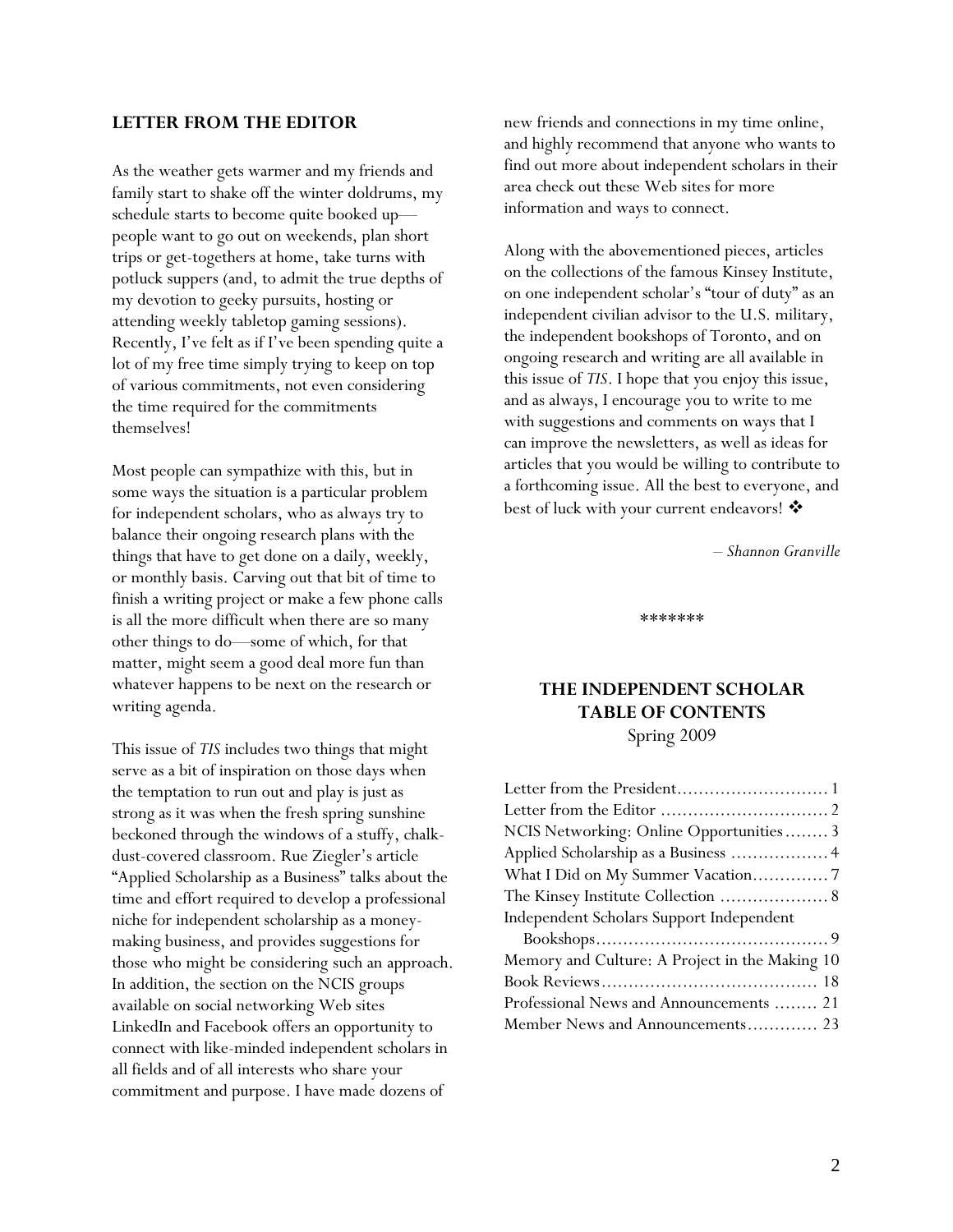## <span id="page-2-0"></span>**NCIS NETWORKING: ONLINE OPPORTUNITIES**

One of the key benefits of NCIS membership is the ability to tap into a network of fellow independent scholars and share information, resources, and ideas to encourage new research and scholarship. To help build and strengthen that network, NCIS now has a group presence on two popular online social networking sites: Facebook <[www.facebook.com](http://www.facebook.com/)> and LinkedIn [<www.linkedin.com>](http://www.linkedin.com/).

## **Facebook**

Facebook, possibly the best-known and most popular social networking site, has been growing by leaps and bounds over the past few years as more and more people have joined to connect with friends, family, and people who share their interests.

Joining Facebook is free, and joining the NCIS group is very simple: just search for "National Coalition of Independent Scholars" to find and join the open membership group.

## **LinkedIn**

Linkedin.com is a social networking site aimed at businesses and professionals, encouraging online connections among its members. Joining LinkedIn is free, and requires you to fill out an online form that creates a profile of your current and previous positions, areas of expertise, educational background, membership in professional organizations, and .

NCIS has its own LinkedIn group, available at  $\leq$ [www.linkedin.com/groups?gid=1779384](http://www.linkedin.com/groups?gid=1779384)>. When you click on the link to request membership in the NCIS group, please mention this *TIS* article to let us know that you found the group through this newsletter issue!  $\mathbf{\hat{\mathcal{P}}}$ 

## **NATIONAL COALITION OF INDEPENDENT SCHOLARS OFFICERS**

**Kendra Leonard,** *President* <caennen@gmail.com>

**Susan B. Iwanisziw,** *Vice President*

**Katalin Kádár Lynn,** *Secretary and Membership Chair*   $\langle \text{kbogar2}(\omega)$ comcast.net

**Tom Snyder,** *Treasurer* <tlsnyder@comcast.net>

*TIS* **EDITORIAL STAFF** 

**Shannon Granville,** *TIS Editor* <slgranville@gmail.com>

**David Sonenschein,** *Book Review Editor*  $\leq$ dsncis $\omega$ gmail.com $>$ 

#### **NCIS BOARD MEMBERS**

*Neil Dukas Ellen Gilbert Shannon Granville (ex officio) Linda Brown Holt Kathleen Carlton Johnson Sharan Newman Shana Penn David Sonenschein (ex officio)* 

> Are you attending a conference that has issued a call for papers, with a deadline at least three months in the future? Send the appropriate information to the *TIS* editor at  $\leq$ [s.l.granville@gmail.com>](mailto:s.l.granville@gmail.com) for publication in an upcoming newsletter.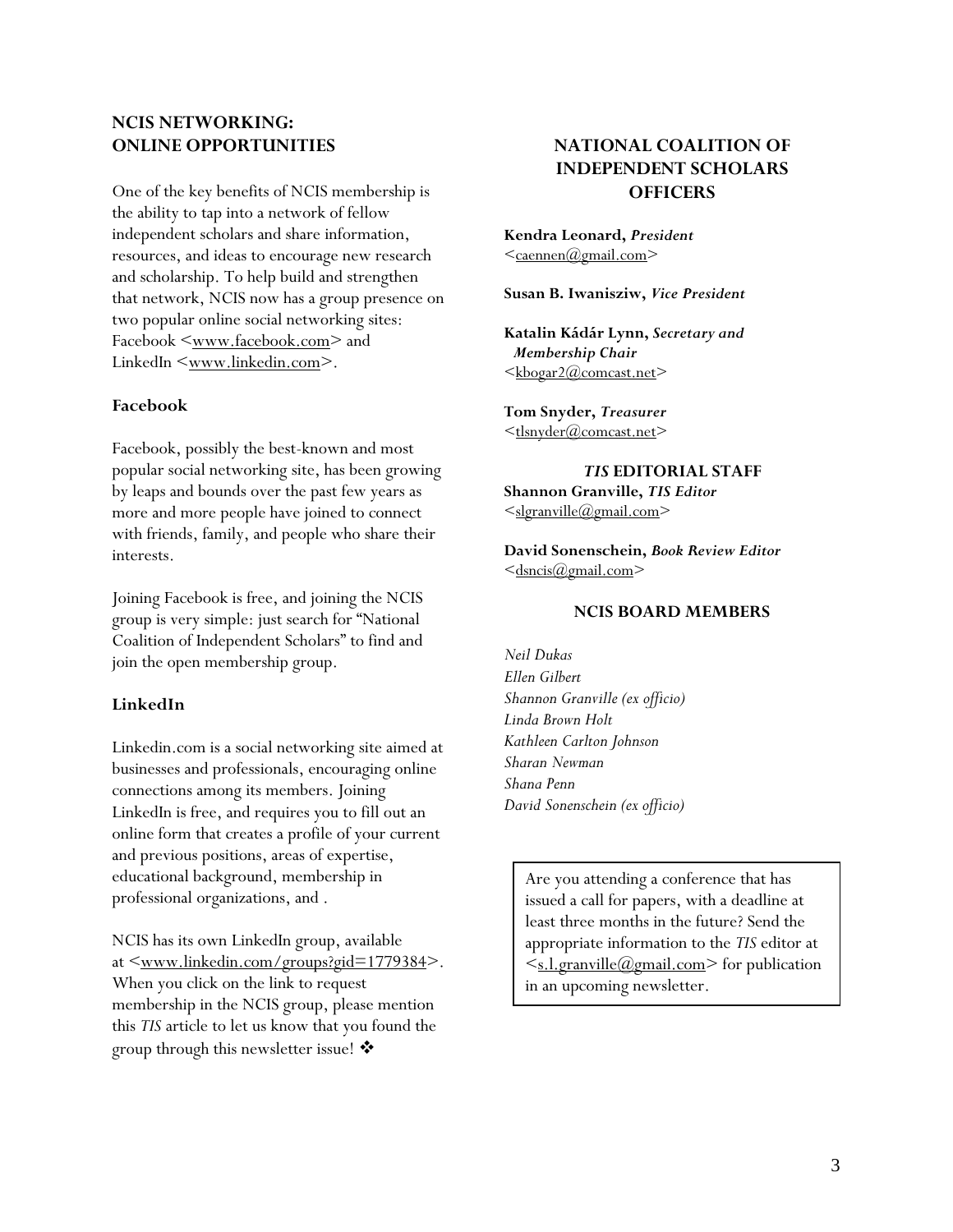## <span id="page-3-0"></span>**APPLIED SCHOLARSHIP AS A BUSINESS**

By Rue W. Ziegler, Ph.D.

#### **Introduction**

There are few roadmaps to guide independent scholars who seek employment outside of academe. This paper addresses those members of NCIS whose background and scholarship lie in the domain of research but who are not currently affiliated with a university. I recount my own career trajectory as a cultural anthropologist and show how I learned to apply my academic research skills to a local, rural marketplace. Then I outline some strategies for crafting an "academic" career with high standards of scholarship beyond the walls of a teaching institution.

My emphasis is on creating opportunities at the local level but many of the approaches are applicable beyond one's immediate community. The job-seeking strategies come from my experience conducting doctoral fieldwork in east Africa, and from the approaches of a practical subspecialty called "applied anthropology."<sup>[1](#page-3-1)</sup> The strategies fall into five general categories: (1) research your local community; (2) investigate opportunities for applying scholarship as a "practice"; (3) develop networks and resources; (4) create a niche market; and (5) grow a business or match your skills and interests with a nonacademic employer.

#### **My Experience**

 $\overline{a}$ 

Because of life circumstances, my formal education lacked the straight track of university and graduate education. My two undergraduate degrees (English Literature and Architecture) were interspersed with jobs in the Federal government and McGraw-Hill, Inc. in Washington, D.C.; with architecture and planning firms in the San Francisco Bay Area; and with a lectureship teaching architecture at

Makerere University in Kampala, Uganda. My graduate studies in anthropology took me back to Uganda for fieldwork, along with completing masters and doctoral degrees at Cambridge University, (where I also taught) in the UK.

Family ties finally brought my husband and me back to the U.S. in 1997, and we settled in the Napa Valley, a predominately rural and winegrowing area north of San Francisco. California's wine country does not offer a lot of opportunities for academic anthropologists and, preferring to avoid a three-hour plus commute elsewhere, I set about investigating new career opportunities close to home.

I soon began to realize that researching a community in pastoral Napa County was essentially the same process as conducting fieldwork in Africa's urban settlements. I knew from experience that I would first need to employ the anthropological method of "participant observation", or total immersion in the daily lives of local residents. In the Napa Valley, this meant joining local organizations (e.g., museums, historical societies, special interest groups, etc.), socializing with fellow members, attending conferences and public forums, shopping at the local farmers market, and patronizing coffee shops.

The next step in my California "fieldwork" was to identify "community leaders" and "key informants", insightful and articulate people who could best instruct me about the problems, concerns, and interests of their community. Equally important, these individuals could teach me how things are done locally. For example, I learned that interpersonal communication in rural Napa (as in Uganda) is more successful with lengthy face-to-face contacts and reciprocal favors, and that professional agreements tend to be informal.

This region has a rich agricultural heritage dating to the 1830s. Farmers, including grape growers, survived economic depressions, market fluctuations, pest infestations, and the ravages of weather through an ethos of mutual cooperation and cheerful generosity in the sharing of ideas, equipment, and labor. While the recent influx of

<span id="page-3-1"></span><sup>1</sup> See Alexander M. Ervin, *Applied Anthropology: Tools and Perspectives for Contemporary Practice* (Boston: Pearson Education Inc., 2005).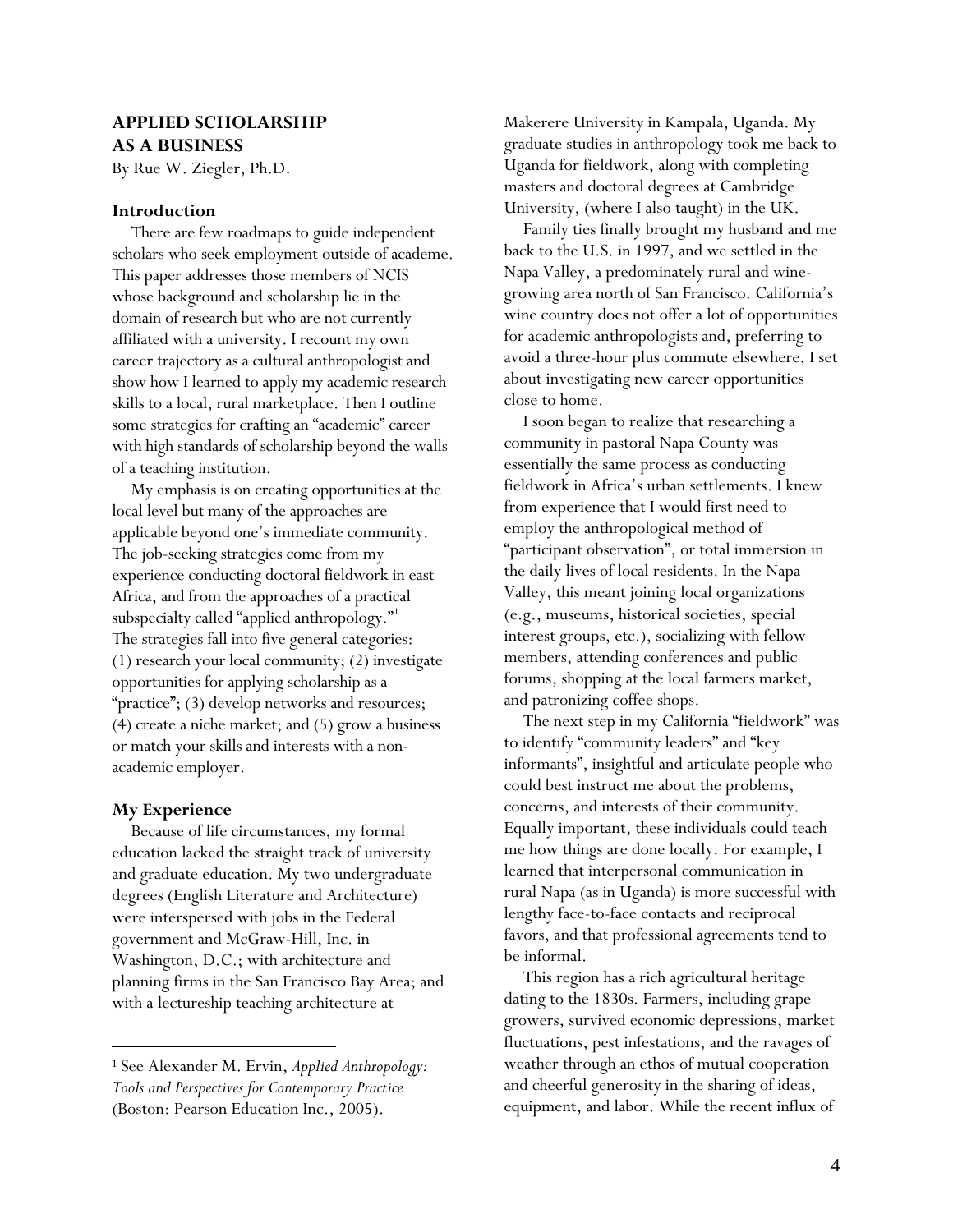newcomers and the economic success of the wine industry have wrought change to these cultural norms, who or what you know is still less important than being personable, helpful, and reliable. This discovery naturally led me to step three, which entailed establishing trust and credibility among locals by volunteering for nonprofit organizations where I could contribute my research, interviewing, and writing skills and demonstrate professionalism.

By offering these services *pro bono* to groups with whom I shared common interests, I continued to learn about the area, engendered goodwill, and exhibited the competencies acquired in graduate school and previous work life. Outside of academe your "field of expertise" is less important than the process and functional skills you have mastered, and your genuine enthusiasm for a cause or project. In my case, I began by creating and implementing an oral history series on wine-industry workers for an agricultural association. This work soon expanded my network of friends, colleagues, advisors, and "key informants."

Eventually, I was able to attract clients—wine industry corporations, trade associations, private individuals, and other nonprofits—for whom I could conduct research, collect oral histories, gather data, and write reports and manuscripts. I began to give public lectures on various aspects of my work, leading to more job opportunities. As the workload increased, I developed a business plan, hired research assistants, and established a limited liability corporation.

Today my company, California Heritage Research Group, LLC, is largely involved in efforts to preserve agriculture and open space, and in documenting the history of land-use in northern California. While these endeavors seem worlds away from my previous career experiences, in fact the skill sets I use have remained the same.

The competencies learned in graduate school—how to conduct primary and secondary research, how to analyze diverse data, how to objectively frame an issue or debate, how to argue your position, and how to write in a

concise and persuasive manner—can be applied to an infinite variety of non-academic settings. But applying scholarship as a "practice" requires both flexibility and humility. When you have spent years becoming an "expert" in your academic field—mine was the sociocultural problems faced by slum settlements in developing countries—it can be dismaying to start over in a radically different setting where your hard-won specialty is neither understood nor valued.

But there are many rewards in accommodating to a novel circumstance where you gain knowledge in an entirely new sphere and forge unanticipated friendships and alliances. The experience can also lead to unexpected opportunities. Recently, I have been asked to give guest lectures at universities in the San Francisco Bay Area, and I am preparing an academic course that I expect to teach in the fall of 2009 for one of them. For me, the best of both worlds is to benefit from the intellectual stimulation of the "ivory tower," where I can also mentor a younger generation, while at the same time continuing to make contributions in the "real world" through my research business.

#### **Tips for Applied Scholarship**

*– Research your local community.* Join institutions, organizations and informal groups with whom you share interests, including those that do not relate to your field. Socialize with fellow members. Use resources at the public library to learn about local issues. Network with your new contacts. Identify and meet with community leaders (e.g., policymakers) and key informants.

*– Establish credibility in the community*. Identify a project, cause, or public policy that you believe in and offer your skills *pro bono*. Volunteer with service agencies, nongovernmental organizations, trade associations, civic-minded groups, nonprofits, corporations, and the like. Join professional associations and attend public forums and conferences. Write columns or articles for the local newspaper.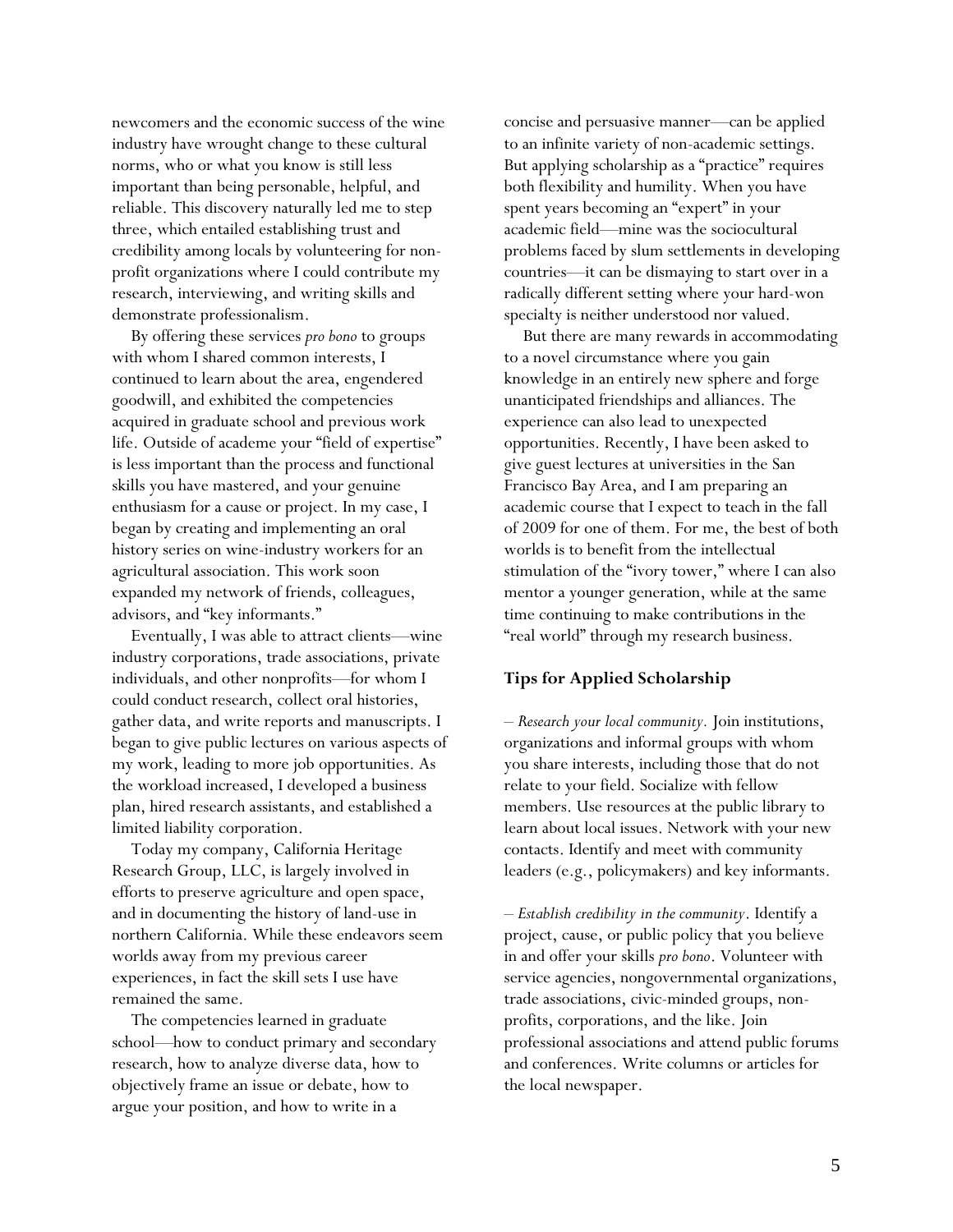*– Establish networks and resources*. Expand your network of contacts though your meetings and volunteer efforts. Develop a portfolio of articles and work products. Give public talks about your project(s) to community groups. Connect with your local community college and offer to guest lecture.

*– Develop a niche market.* Research and identify a specific need or gap in your community. Be a "graduate student," and develop expertise in that area. Select an appropriate organization that is well-managed, and present a formal proposal with: aims, scope of work, timeline, and "deliverables" (what you will provide) to help meet that need. Offer your first work product for free. Be sure it is concise, represents your very best effort, and conforms to the high standards of scholarship. Keep in mind that writing reports for government agencies or professional and other organizations are "virtually indistinguishable from writing academic monographs", except that your findings and conclusions appear at the front of the document in a two- to four-page "executive summary".<sup>[2](#page-5-0)</sup>

*– Make a business plan.* Clearly state the skills and knowledge you bring to the table. Develop your template for formal proposals (see #4 above and add a budget with deadlines at the end). Apply for grants, corporate funding or community contributions, or contact potential employers. If you are creating a business, establish a fee structure for yourself and your subcontractors (or employees). Decide whether to charge for extras such as travel or photocopying. Produce monthly progress reports for clients along with invoices and projected or revised deadlines. Create a Web site to showcase your mission and accomplishments. Publish your work and give lectures on your projects.

*– Build your business.* Hire assistants to help with research, clerical tasks, production, and accounting. Incorporate as an LLC and establish tax assistance. Continue to publish, lecture, and network with colleagues and other contacts. Join societies and associations related to your work. Think of new ways in which your business can contribute to local needs. Build alliances with potential collaborators on projects.

## **Conclusion**

As an applied scholar, you take your knowledge and skills and apply them to a practical need, cause, or problem in a community. You bring to the table "threshold qualifications" (academic degrees), "workplace skills" (including self-management and technical know-how), and "competences for practice" (research, critical thinking, analysis, judgment, and crisp, persuasive writing).<sup>[3](#page-5-0)</sup> These abilities and accomplishments are often lacking in projects at the local level.

By being flexible you can adopt a new (or related) field of interest and match your life-style preferences with an employer, or with clients who hire your services. Applied scholarship outside academe is goal-oriented rather than the theoretically inclined, "pure" scholarship, which pursues knowledge for its own sake. But both types of scholarship contribute to knowledge and can benefit society. An individual's choice between them should be based on personal temperament and interests. And it is also possible to engage in both at the same time.

*Rue Ziegler has broad experience in research, writing, and teaching in academia, private industry, and government. Her multidisciplinary training includes architecture and cultural anthropology. Rue taught at Cambridge University, where she received her doctorate. After returning to the United States, she began a research business that became California Heritage Research Group, LLC, a firm specializing in writing and audio-visual projects related to agricultural preservation and the history of viticulture in northern California. Beginning in the fall of 2009, she will also teach at the University of San Francisco.* 

<span id="page-5-0"></span> <sup>2</sup> *Ibid.*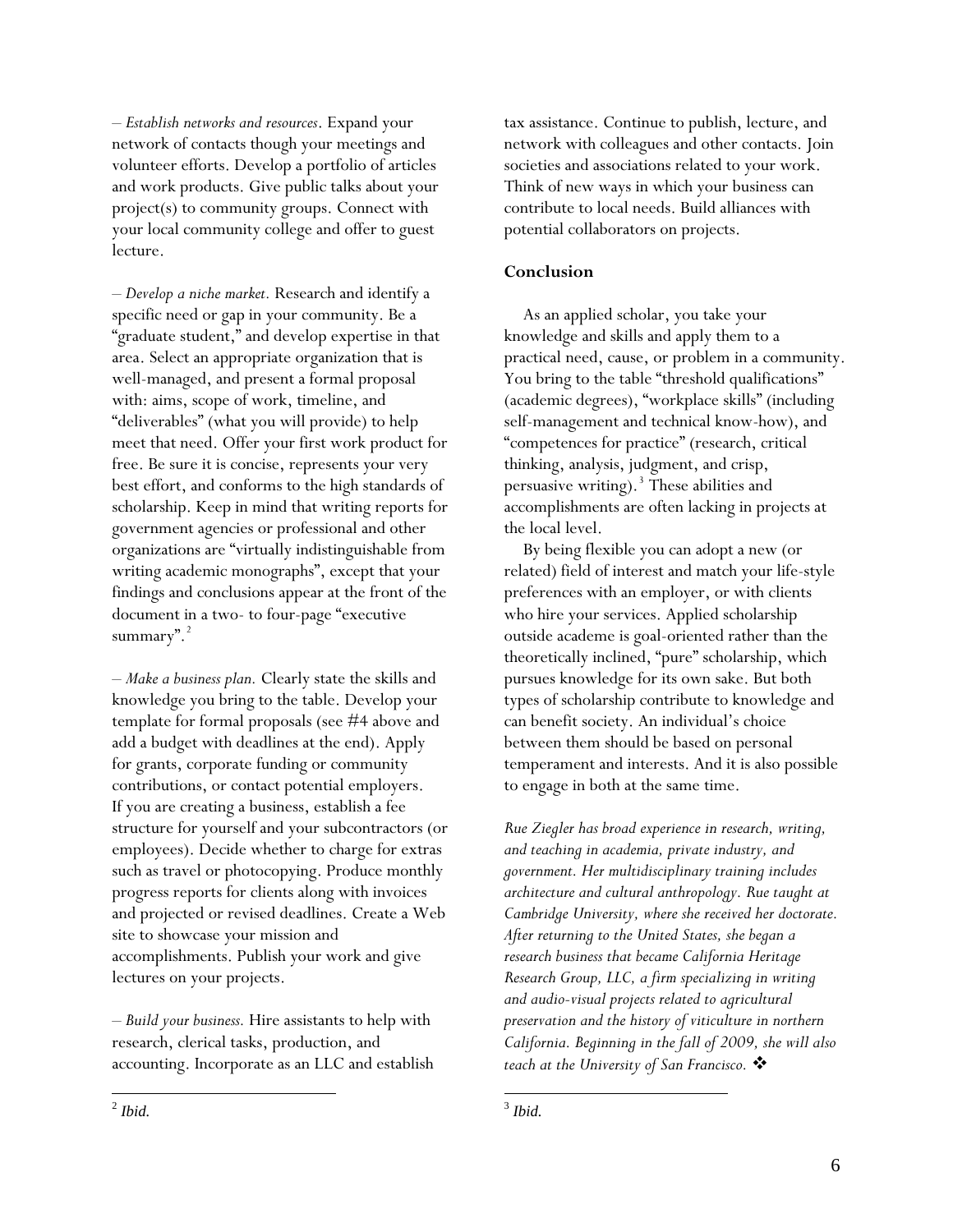## <span id="page-6-0"></span>**WHAT I DID ON MY SUMMER VACATION**

*Michael Albin* 



*The author reviews field notes with U.S. Army SPC Abdou Elhasab.* 

Being an independent scholar is good, but being a retired independent scholar is even better. Retiring from the Library of Congress after almost 30 years freed me to consider any interesting gig, a yearlong assignment as social scientist with the U.S. Army in Iraq.

The opportunity came out of the blue, like chancing on just the right book in the library stacks. The Army was recruiting social scientists to advise troop commanders on the manners and customs of Iraqis. The job was a perfect fit for me except for two things: I'm not now nor have I ever been a soldier, and I'm not a social scientist.

When Gen. David Petraeus set out to reverse the freefall of Iraq into chaos in 2004, he gathered a group of military and academic advisors to revise the Army's approach to the insurgencies in Iraq and Afghanistan. Central to the new thinking was recognition that the nature of war had changed since the Cold War, when tanks and ICBMs were the bedrock of our defense. New wars in the new century are small wars flaring up most prominently in the Middle East and the Muslim world in general, instigated and sustained by al-Qaeda.

The United States would have to fight enemies who used unconventional and terrifying means to intimidate and control territories and populations. The new battle terrain was often mountainous,

sandy, and hot, peopled by tribes or urban slum youth susceptible to the preachments of militant leaders. Nowadays the enemy wears funny clothes, operates in unforgiving terrain, and speaks what are condescendingly termed lesser-known languages.

Petraeus's final report recognized these transformations and codified the new doctrine in the bestselling *Counterinsurgency Field Manual* (FM 3-24). The new approach called for retraining the Army to engage civilian populations as partners against al-Qaeda and other terrorist forces. Civic engagement, not combat, became the order of the day. Commanders were instructed to get out of their huge bases and pitch camp in the villages and neighborhoods where the enemy was embedded in the population.

U.S. soldiers of all ranks had not the least notion about how to proceed. Brigades had been trained to be door kickers, not door knockers. Never before had they been trained to have tea with shaykhs, build schools and clinics, or mediate tribal quarrels.

Thus the Army's Human Terrain System was established. Small groups of social scientists and other scholars are now are attached to each brigade and division, advising commanders and staff officers on culturally appropriate ways to stabilize troubled areas. I was hired as one of those advisors.

While my experience in the region made me attractive to the Army, my resume was innocent of military experience. If I were to become an integral part of a brigade I must learn a new and complex culture, military culture. In November 2007, I was sent for several months' training in military decision-making and my role "downrange." In June 2008, I was assigned to a small team of advisors, issued a uniform, four duffle bags of assorted survival gear and packed off ("deployed," to use the Army's term) to Iraq.

Although I'd lived the expatriate life in the Middle East for a long time, I had no relevant experience outside the region's largest cities, Cairo, Baghdad, Tunis, Istanbul, and Kabul. At first, I was adrift on a sea of barren farmland, date-palm groves, and dusty hamlets. The assignment called for me to focus my research on rural Iraq, among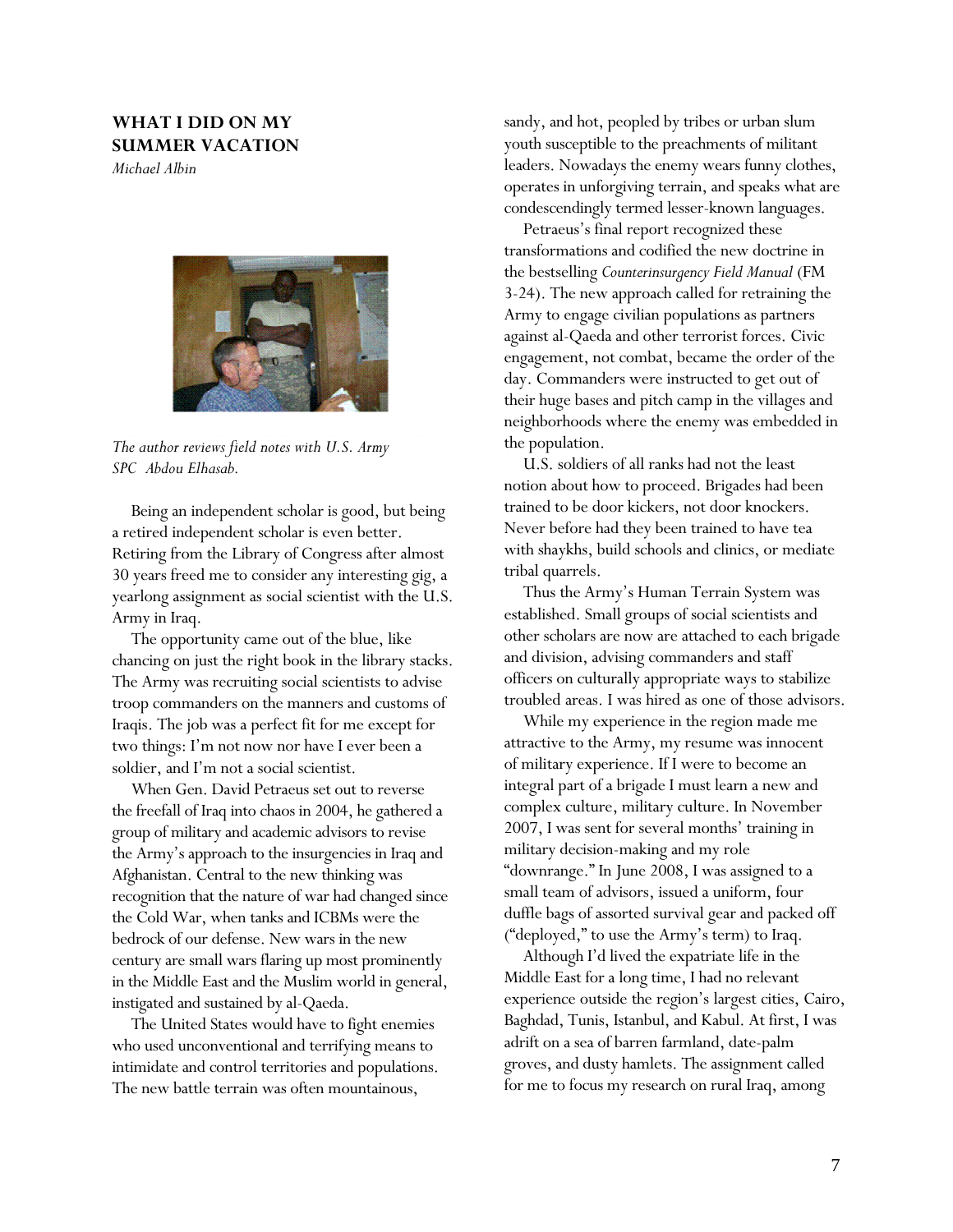<span id="page-7-0"></span>subsistence agriculturalists and out-of-work youths who earned pocket money in the pay of al-Qaeda.

In this environment the tribe is the bedrock of social organization and the shaykh the ultimate local authority. This culture was nearly as foreign to me, the city boy, as it was to my commanders. Moreover, in these regions sectarian mistrust was as poisonous as tribal friction. My frequent experience of Iraq in the past had been in Baghdad, where tribal and sectarian loyalties were considered a primitive embarrassment. Fortunately, by the time I arrived in the jurisdiction of Mahmudiyah—the Triangle of Death, as it was termed—the al-Qaeda scourge had been defeated. Yet sectarian and tribal tensions remained close to the surface and it didn't take much to ignite the rockets, provoke suicide or roadside attacks, or cold-blooded murder.

My assignment was to interact with the shaykhs to learn the needs of their communities. I would then advise the colonel on approaches that would keep our troops and the local population secure enough to go about rebuilding their villages and homesteads. I proposed civilian projects that might be needed, how best to prepare the population for open and fair elections, and at a very basic level, why it was a bad idea to cordon and search a town during important religious observances. I gave counsel on the etiquette of taking tea in a shaykh's guest house and what to do at a gathering of mourners.

Why did I do this? The reasons are multiple and complex. Having lived in Iraq in the past, I grew to love the country and admire its people. I began my lifelong study of the Arabic language in Baghdad in the 1960s. Experience and sensitivity to the culture made me a prime candidate to assist U.S. forces end the battle for Iraq and leave a behind a free and stable country. Whatever modest impact I made and it was very modest, of that you can be sure was the result of the willingness of the Iraqi citizenry to express themselves honestly to me. In the end, their native good sense and desire for peace led to the defeat of extremists and their confidence in a better future. ❖

#### **THE KINSEY INSTITUTE COLLECTION**

#### *J. David Reno*

In 1948, Indiana University professor of zoology Dr. Alfred C. Kinsey published *Sexual Behavior of the Human Male*. The result was a continuing controversy about the nature of human sexuality.

Dr. Kinsey has been praised, damned by Billy Graham, portrayed in Irving Wallace's *The Chapman Report* (1960), and presented as the subject of four biographies and a feature film, in which he was portrayed by Liam Neeson. After Kinsey's death in 1956, his organization, the Institute for Sex Research, was renamed the Kinsey Institute for Research in Sex, Gender, and Reproduction—and its work continues.

The Kinsey Institute collection has more than 107,000 print materials, 14,000 films and videos, and extensive art, artifact, and ephemera collections; the Institute's library has become the premiere international repository for primary and secondary source materials pertaining to sex, gender, and reproduction. The Institute welcomes researchers, and encourages scholars to visit the Institute Web site for collection descriptions and general use policies.

The Kinsey Institute library is not open to the general public, but it is open to qualified researchers, including university faculty, other scholars, professionals, and university students at least 18 years of age with a demonstrated research need related to human sexuality, gender and reproduction. To obtain access, submit a letter describing your credentials, the research project and needs, and the intended purpose of the research. You may also be required to submit a curriculum vitae or references, as needed.

There are no fees for consulting reading room materials, but fees may be required for access to the collections. The collection is catalogued in the Kicat, and organized by a modified Dewey decimal classification system. Researchers coming from a distance are advised to contact the library well in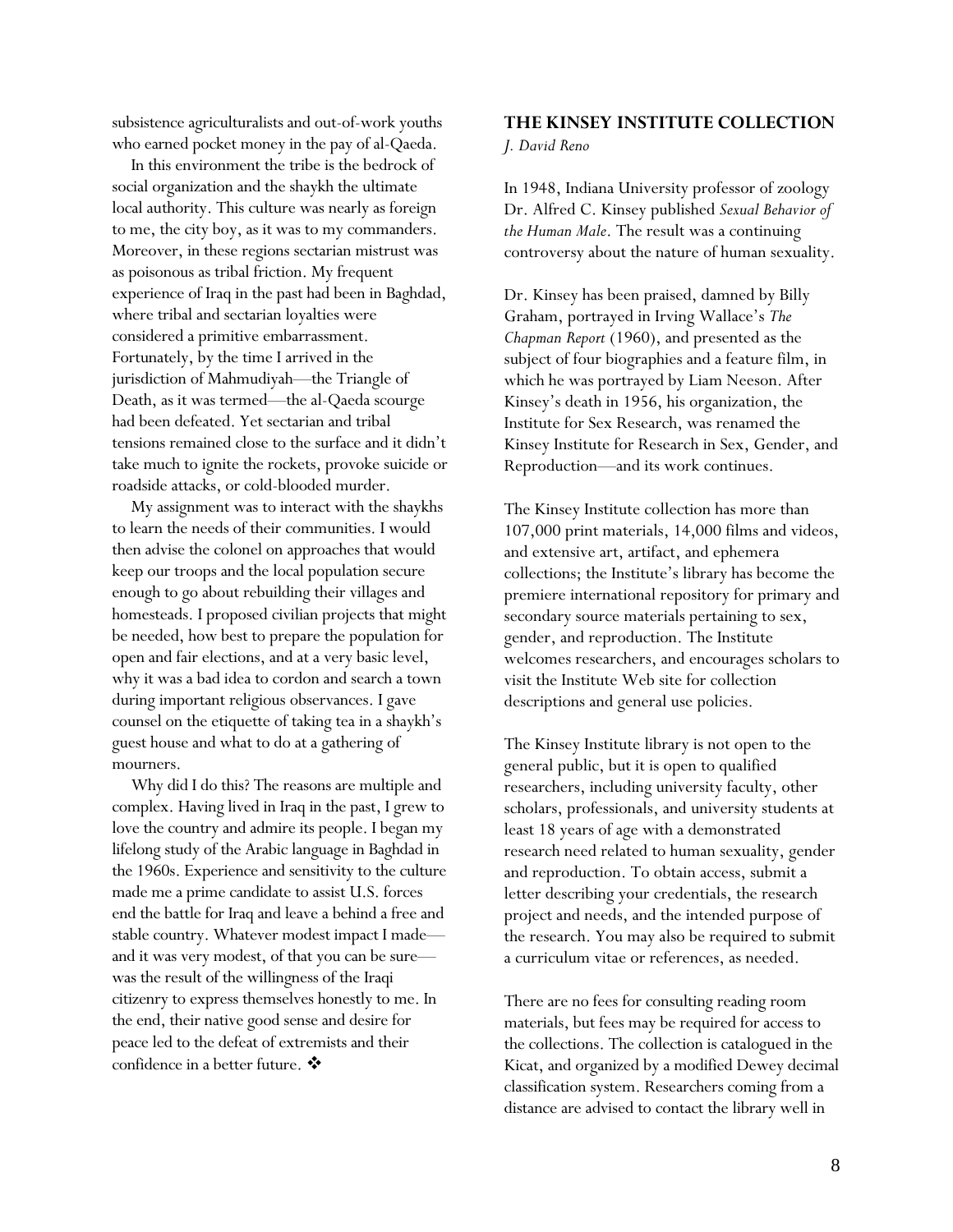<span id="page-8-0"></span>advance to confirm admittance, date, and collection use.

The library is located on Indiana University's Bloomington campus, and has easy access to hotels and restaurants. It is open Monday through Friday, 9 a.m. to noon and 1 p.m. to 5 p.m. when Indiana University classes are in session.

For more information, contact the Kinsey Institute at Morrison Hall, 1165 E. Third St., Indiana University, Bloomington, Indiana; e-mail  $\leq$ libknsy@indiana.edu>; or visit the Web site at  $\langle$ www.kinseyinstitute.org/library/>.  $\clubsuit$ 

\*\*\*\*\*\*\*\*

## **INDEPENDENT SCHOLARS SUPPORT INDEPENDENT BOOKSHOPS**

*Good as it is to inherit a library, it is better to collect one.* 

*–* Augustine Birrell (1850–1933), "Book Buying,"  *Obiter Dicta* (1888)

#### TORONTO

As the largest city in Canada and the provincial capital of Ontario, as well as the home of several highly regarded universities and scholarly organizations, Toronto provides an opportunity for independent scholars to peruse the offerings of a number of independent bookshops.

**Book City**, which bills itself as "Toronto's Leading Independent Bookstore," has multiple locations throughout the city that are within walking distance of subway, bus, and streetcar stops on Toronto's public transit system. *Book City in the Annex* (501 Bloor Street West, Toronto, ON M5S 1Y2), for example, is located near the University of Toronto, and other locations can be found on the store's Web site at [<www.bookcity.ca](http://www.bookcity.ca/)>. Book City also offers a loyalty card program that provides a 10 percent

discount on all books in all its locations, as well as other membership perks, for a yearly fee.

Two of Toronto's independent bookshops specialize in books for particular audiences, providing a more in-depth selection than might be obtained elsewhere. Near the University of Toronto, just south of the Spadina subway station, is the *Toronto Women's Bookstore* (73 Harbord Street, Toronto, ON M5S 1G4). Since 1973, this bookstore has been providing a wide range of fiction and nonfiction by women writers, generally on women's studies and feminist and humanist thought. In the southwestern area of Toronto, the residential neighborhood of Roncesvalles is home to *Another Story Bookshop* (315 Roncesvalles Avenue, Toronto, ON M6R 2M6). Another Story focuses on nonfiction and literature with themes of social justice, equity, and diversity. Both bookstores often have book signings, reading groups, discussion forums, and other events related to their preferred focus.

*– Shannon Granville* 

Previous articles in this column:

- *London Fall 2008*
- *Washington, DC Winter 2008*

Are you interested in sharing information about your favorite independent bookshops with your fellow independent scholars? *TIS* invites you to e-mail  $\leq$ [slgranville@gmail.com>](mailto:slgranville@gmail.com) with a short description (preferably between 250 and 500 words) with your selections for independent bookshops that you think are especially worthy of note. Be sure to provide information about the location and the contents, and explain what makes the shop stand out to you. Readers are encouraged to submit information on multiple bookshops, especially for different shops in the same town or city. Submissions will be collected and included in forthcoming *TIS* issues.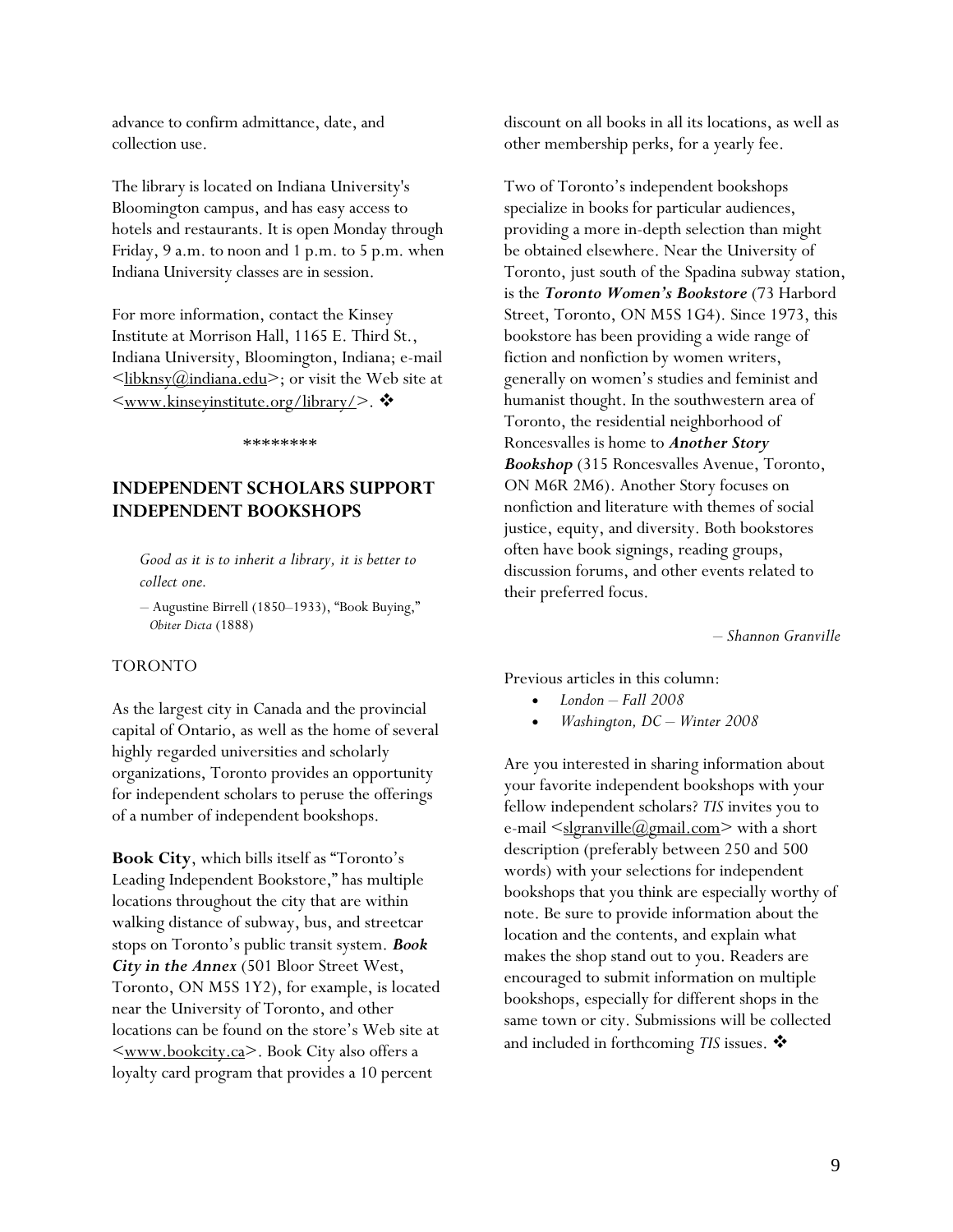## <span id="page-9-0"></span>**MEMORY AND CULTURE: A PROJECT IN THE MAKING**

*Guy P. Buchholtzer* 

(This paper was presented at the NCIS 2006 conference "Scholars Without Borders.")

#### **Prolegomena**

 $\overline{a}$ 

Culture and memory. Cultural memory. The memory of a culture.

These are sometimes complementary themes at the centre of an intense contemporary debate. Associating terms like memory and culture brings to mind ideas of heritage, tradition, ceremonials, folklore, genealogy, kinship, transmission of knowledge, museums and archives, among others. These are complex issues as societies increasingly intersect cultural boundaries. Ancestral beliefs and social practices cross and are altered under the push of population shifts, technological advances, economical trends, political agendas, human conflicts, and changes in the natural world. There is nothing new about this. However, such changes have never been as drastic, rapid and unsettling as they are today.

<span id="page-9-2"></span>It is under these circumstances that I am engaged in a pilot project in close collaboration with the Kwakw<u>aka</u>'wakw communities.<sup>[4](#page-9-1)</sup> The pilot project, *The Kwakwaka'wakw First Nations* 

*Centre for Language Culture in Community*, [5](#page-9-2) is about perception and representation of Kwakwaka'wakw memory and culture in both First Nations<sup>[6](#page-9-3)</sup> and Western ideologies and arts. It is a project where one navigates constantly between various world visions and historical trends, through vast stretches of time and space, among islands of memory and oblivion.

In what follows I will attempt to delineate memory and culture within the limits of this pilot project, describing their intermittent and multiple historical interactions across sociocultural boundaries. This is, in broad terms, the journey of this project in the making. I will sometimes ask questions along the way, queries that inevitably arise in such a venture.

## **General Purpose and Methodology of the Pilot Project**

A first purpose is to locate, identify, collect, digitize, analyze, and semantically index all

<span id="page-9-3"></span><span id="page-9-1"></span> $4$  The Kwakwaka' wakw, (the people who speak the Kwak'wala language) formerly known as the "Kwakiutl", comprised dozens of First Nations on the Northern part of Vancouver Island and adjacent islands and continental territories. Today there remain only 17 Kwakwaka'wakw First Nations. Each of them was traditionally spoke a version of the vernacular Kwak'wala, a language linguists have classified as belonging to the Wakashan family of Northwestern America. There remain only 200 or so of good Kwak'wala speakers out of a total population of nearly 6,000 people. The Kwakwaka' wakw have created the U'mista Cultural Society to preserve and to develop their ancestral cultural heritage. The writing system of Kwak'wala was definitively defined in the late 1970 by Elders and speakers with the assistance of linguist Jay Powell.

<sup>5</sup> The pilot project *Kwakwaka'wakw First Nations Centre for Language Culture in Community* has the moral support of Chiefs, Elders and members of the Kwakwaka'wakw and other First Nations, Simon Fraser University, of anthropologist Claude Lévi-Strauss, Dr. Jo-anne Archibald, the Canadian Commission for UNESCO, Maori institutions and academics, among others. It has been described in various internal publications of the U'mista Cultural Society, and also in the 2004 special issue, dedicated to Claude Lévi-Strauss, of *Les Temps Modernes* (no. 628, pp. 232-254), under the title "Kwakwalawadi ou la mémoire" (Kwakwalawadi or the Memory). Claude Lévi-Strauss reiterated his support for the pilot project when I visited him in June 2006 in Paris, together with Kwakwaka' wakw First Nation Chief William Cranmer, Chair of the U'mista Cultural Society, and Dr. Yosef Wosk of Simon Fraser University, Canada.

<sup>&</sup>lt;sup>6</sup> In Canada, "First Nations" is generally the term used to designate the original inhabitants of the Americas. They have throughout history been called "Indians", "Natives", "Aboriginals" and so on, all reflecting various attitudes and ideologies. When Europeans landed in the Americas, they first instituted Nation-to-Nation relationships with them.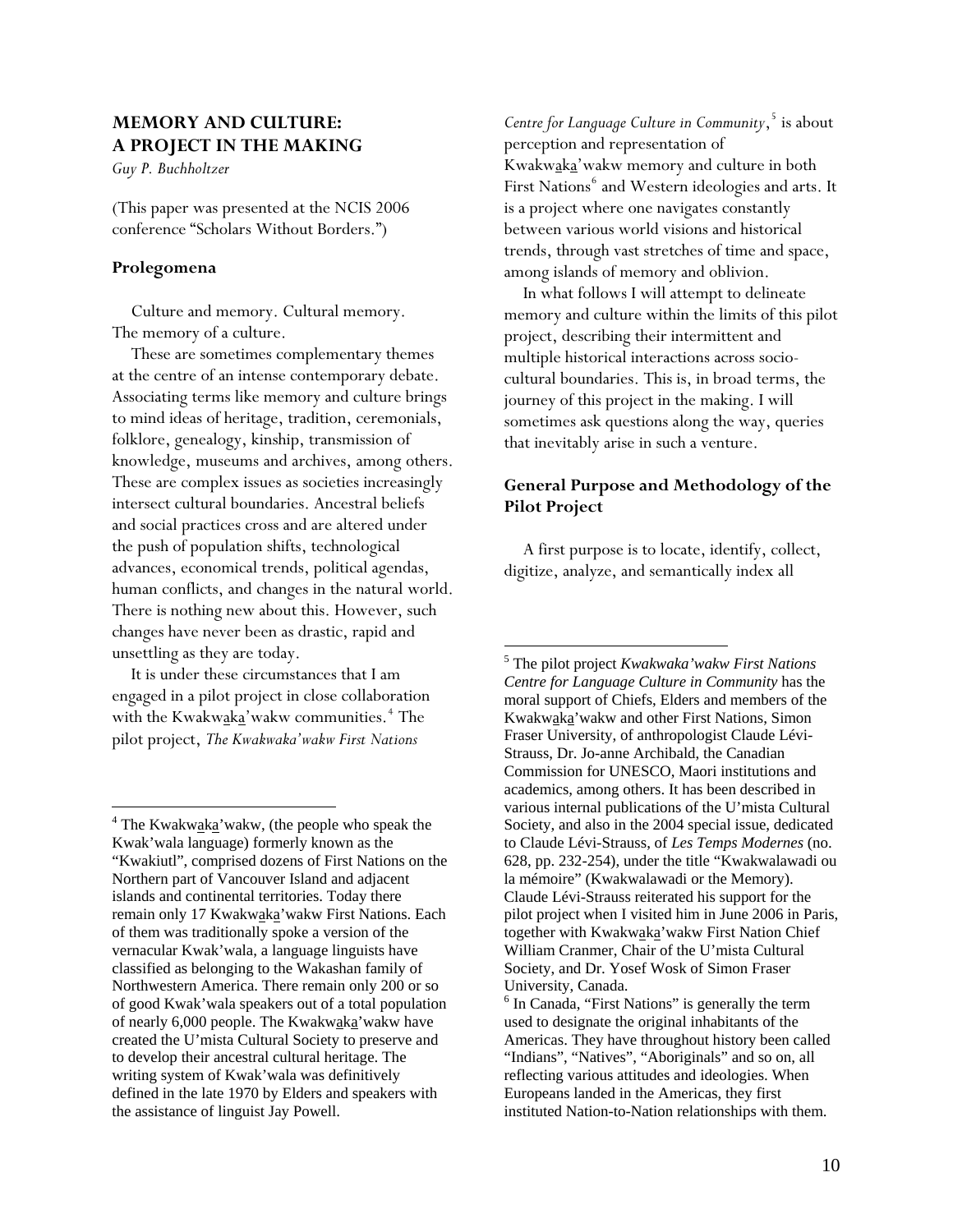written documents<sup>[7](#page-10-0)</sup> concerned with "language culture"<sup>[8](#page-10-1)</sup> that have been produced since first contact with the Kwakwaka'wakw First Nations of the Pacific Northwest Coast of America.<sup>[9](#page-10-2)</sup> Key documents will be reviewed and commented by Elders, Kwak'wala speakers, and scholars of Kwakwaka'wakw ancestral culture.[10](#page-10-3) A second purpose of the project is to assemble, to document and to archive a significant collection of photographs made by Eva Sulzer, a Swiss artist who traveled to the Northwest Coast 70 years ago. These photographs will also be interpreted by First Nations cultural specialists and other scholars.<sup>[11](#page-10-4)</sup> Both aspects of the research enter into

<span id="page-10-0"></span> $7$  I conducted a feasibility study under the auspices of the U'mista Cultural Centre; it revealed that there are approximately 25,000 to 30,000 documents concerned directly or indirectly with Kwakwaka'wakw culture and language. More than half of these documents are in the United States, Great Britain, France, Germany, Spain, and other countries outside Canada.

 $\overline{a}$ 

<span id="page-10-5"></span><span id="page-10-1"></span><sup>8</sup> The concept of "language culture" derives methodologically from the pan-amerindian hypothesis of "language is culture, culture is language" which seem to transcend the Sapir-Whorf concept of cultural relativism in linguistic expression. In other words, perception of an event is not separated from its representation (immanence of linguistic signification).

<span id="page-10-2"></span><sup>9</sup> The first Europeans thought to have encountered the Kwakwaka'wakw were probably Captain George Vancouver and his crew when in 1792 they reached the village of Cheslakees, near where the Nimpkish River ('Namgis River) flows into the ocean; see George Vancouver, *A Voyage of Discovery to the North Pacific Ocean*, London 1798.<br><sup>10</sup> Based on archaeological sources, it is believed that

<span id="page-10-6"></span><span id="page-10-3"></span>the Kwakwaka'wakw and Pacific Northwest cultures have a four- to five-thousand year history along the Northwest Coast.

<span id="page-10-8"></span><span id="page-10-7"></span><span id="page-10-4"></span><sup>11</sup> Eva Sulzer took several hundred photographs during a 1939 voyage in Alaska and British Columbia together with members of the Surrealist Movement, including the painter and writer Wolfgang Paalen. All became refugees in Mexico, where they lived the rest of their lives. A dozen of these photographs were published in the review *Dyn*, was re-issued in 2000, *Dyn. The Complete Reprint* by Springer, Ch. Kloyber, Editor; with introductory texts from Gordon Onslow Ford, Lourdes Andrade, Andre Breton, Octavio Paz, Guy Buchholtzer ("Pas perdus

the framework of UNESCO's current attempts to preserve the world's intangible cultural knowledge.<sup>[12](#page-10-5)</sup>

On one hand, I am gathering together written records<sup>[13](#page-10-6)</sup> that have been produced since 1792 by navigators, explorers, adventurers and gold seekers, missionaries and administrators, anthropologists and linguists, journalists, writers and others – in short, a textual memory and representation by Europeans and others about the Kwakwaka'wakw, spanning over two hundred years. On the other hand, I am assembling a visual record, the photographs made in the summer of 1939 by one person: violinist and artist Eva Sulzer, who was affiliated for a while with members of the Surrealist Movement.<sup>[14](#page-10-7)</sup> Her photographs constitute a visual heritage that spans only a few months, at a time when there were still numerous speakers of Kwak'wala and First Nations languages. Villages still harbored many traditional structures and totem poles. Children were playing, people were fishing.<sup>[15](#page-10-8)</sup>

retrouvés"; Lost steps found again, or, Not lost but found again).

 $\overline{a}$ 

 $12$  See article about intangible cultural knowledge by Max Wyman, past-President, Canadian Commission to UNESCO, in the Commission's journal *Contact*, vol. 1 no. 1, 2003. See as well the Address by Claude Lévi-Strauss to the 2005 General Assembly of UNESCO (60th anniversary of the organization) where he mentions the Kwakwaka'wakw's current efforts to preserve their heritage.

 $13$  A first set of approximately 4,000 pages, texts written between the early 19th century and the 1990s, has been assembled and digitized to design computer procedures aimed at extracting relevant information, to produce a cross-reference index, and to detect the structural properties of the textual database.

<sup>14</sup> Eva Sulzer was a violinist, a friend of Austrian Surrealist painter and writer Wolfgang Paalen; they both met André Breton in Paris. They became refugees in 1939 and lived from then on in North America.

<sup>15</sup> Heirs of Eva Sulzer's family have legally reaffirmed her copyrights over the photographs. I am the curator of the collection, and have been mandated to create the Eva Sulzer Archive in Winterthur, her city of birth in Switzerland. I have been given exclusive rights of use and reproduction over Sulzer's photographs.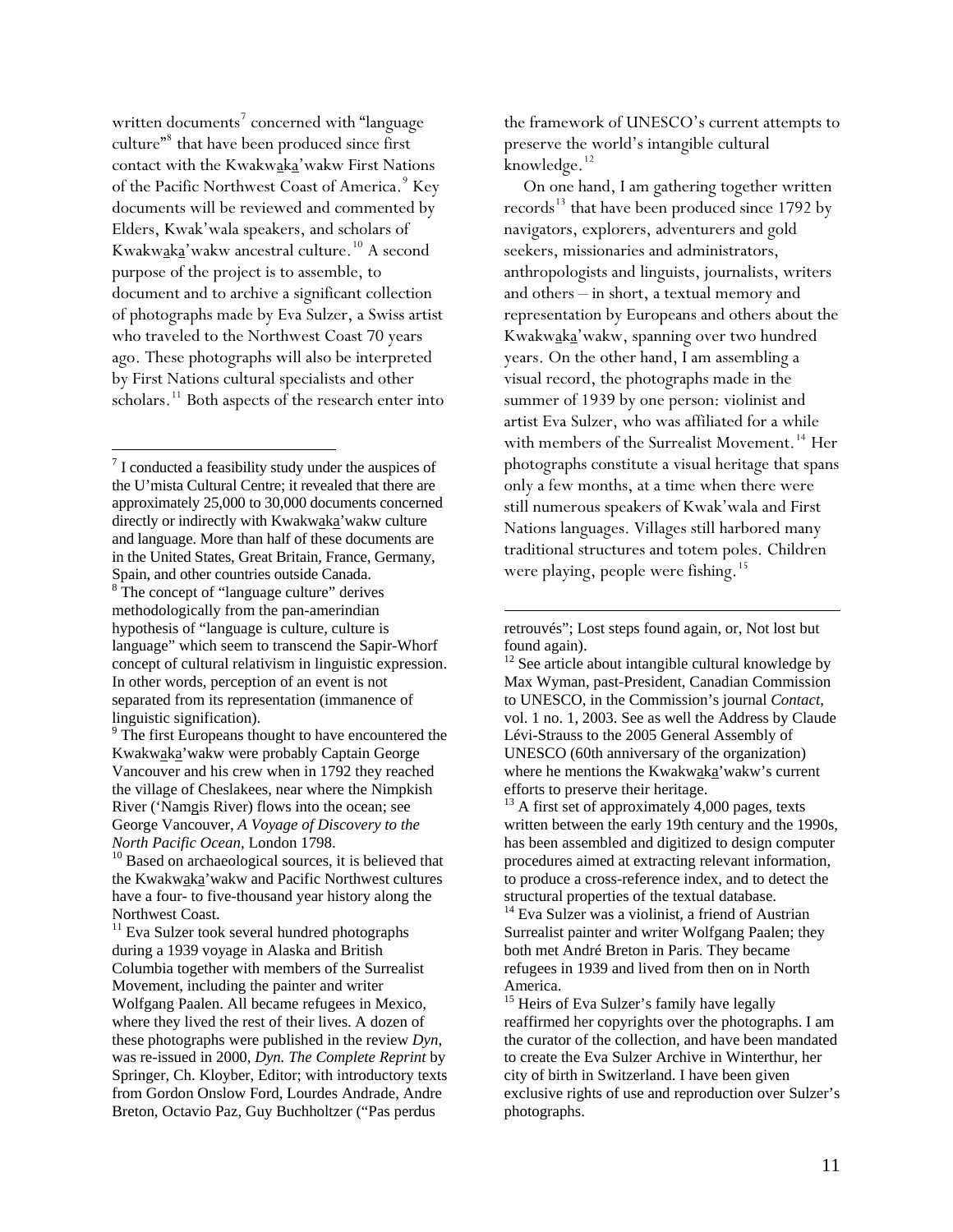In short, I am positing that creating a complementary dichotomy between text and image will help to unearth personal souvenirs and, possibly, cultural memories. Both records constitute a spectrum of perceptions and representations by people whose background is in a written cultural tradition, about people without written traditions, who for millennia transmitted their culture orally.<sup>[16](#page-11-0)</sup>

Once assembled and analyzed, this body of information will constitute a research base for the study of the history of Western ideas about the Kwakwaka'wakw First Nations. With the help of the Kwakwaka'wakw themselves, it will be possible to derive or to extract names of people and places, details about ceremonials and potlatches,[17](#page-11-1) artifacts and oral traditions, past conflicts, political and cultural motivations behind lawmaking, and to check that information against their own. Elements of cultural memory emerging from this discourse will reveal past practices that must be addressed as part of a healing process involving many people.<sup>[18](#page-11-2)</sup>

As far as most First Nations are concerned, perceptions about newcomers to this continent

 $\overline{a}$ 

have been only minimally subjected to the writing of texts, the major reason being that their knowledge, experience and traditions were transmitted orally through stories, songs and myths. Time and space were not necessarily conceived in a linear fashion in the European and Western traditions. A nascent and flourishing First Nation written literature is, however, now emerging. It will be of interest to decipher the cultural interchange, the shift of memory within the framework of prolonged contacts between First Nations and newcomers<sup>[19](#page-11-0)</sup> as well as to reappropriate their identity through that process. $^{20}$  $^{20}$  $^{20}$ In that sense, literature, novels and poems are part of the equation, and will be considered at a later stage.

The project will re-examine and re-focus epistemologically the analytical and conceptual process that has so far shaped research in the social sciences since Franz Boas.<sup>[21](#page-11-4)</sup> Exceptions to this approach have been the structuralist method and the lens through which the Surrealists viewed First Nations arts and cultures.

This is not the place here to inquire into the intricacies of social structure theory, nor that of

<span id="page-11-3"></span><span id="page-11-0"></span><sup>&</sup>lt;sup>16</sup> For Claude Lévi-Strauss, the information passed from generation to generation among "people without a writing system" is often more authentic, in human terms, than the one passed on through books and libraries because the communication implies real contact between people (storytellers, the wise, elders). Something essential has been lost, says Lévi-Strauss, recognizing nonetheless the considerable benefits brought by writing systems in the communication system of modern societies. See Lévi-Strauss, *Anthropologie sociale*, Plon, Paris 1958, pp. 400-401; and Chapter XXVIII of *Tristes Tropiques*, Plon, Paris 1955, as indicated by Lévi-Strauss himself.

<span id="page-11-1"></span><sup>&</sup>lt;sup>17</sup> The potlatch is the physical and symbolic core of the Kwakwaka'wakw and Northwest Coast First Nations' social organization. The potlatch has generated an abundant literature; see Franz Boas, Marcel Mauss, Lévi-Strauss, and many others.

<span id="page-11-4"></span><span id="page-11-2"></span><sup>&</sup>lt;sup>18</sup> The system of Residential Schools on Indian Reservations in Canada gave way to many abuses against children. Multiple court cases in Canada are addressing these abuses. A healing process has been set up in many communities thanks to organizations like the Survival Society in Vancouver.

<sup>&</sup>lt;sup>19</sup> There exists a significant First Nations cultural and thematic influence in Latin America's Hispanic literature (see for example Octavio Paz, Pablo Neruda, Gabriel Garcia Marquez, and others), seemingly more than in North America. <sup>20</sup> This identity has gone through social transformations and metamorphoses. For example, the traditional social organization has been profoundly affected by the banning of the potlatch ceremonials for more than 70 years. Its recent reenactment may not necessarily be perceived by the community in the same fashion as before; new cultural settings, the loss of language, the prevalence of new media, technological developments, have influenced the way potlatches are performed today. The community relies as much as possible on the memory of the elders and information collected in the past.<br> $^{21}$  Fr:

Franz Boas (1858–1942) is considered to be the father of American anthropology. He taught mainly at Columbia University and is responsible for the creation, with the assistance of First Nations ethnographer George Hunt, of the Pacific Northwest Coast gallery at the American Museum of Natural History in New York.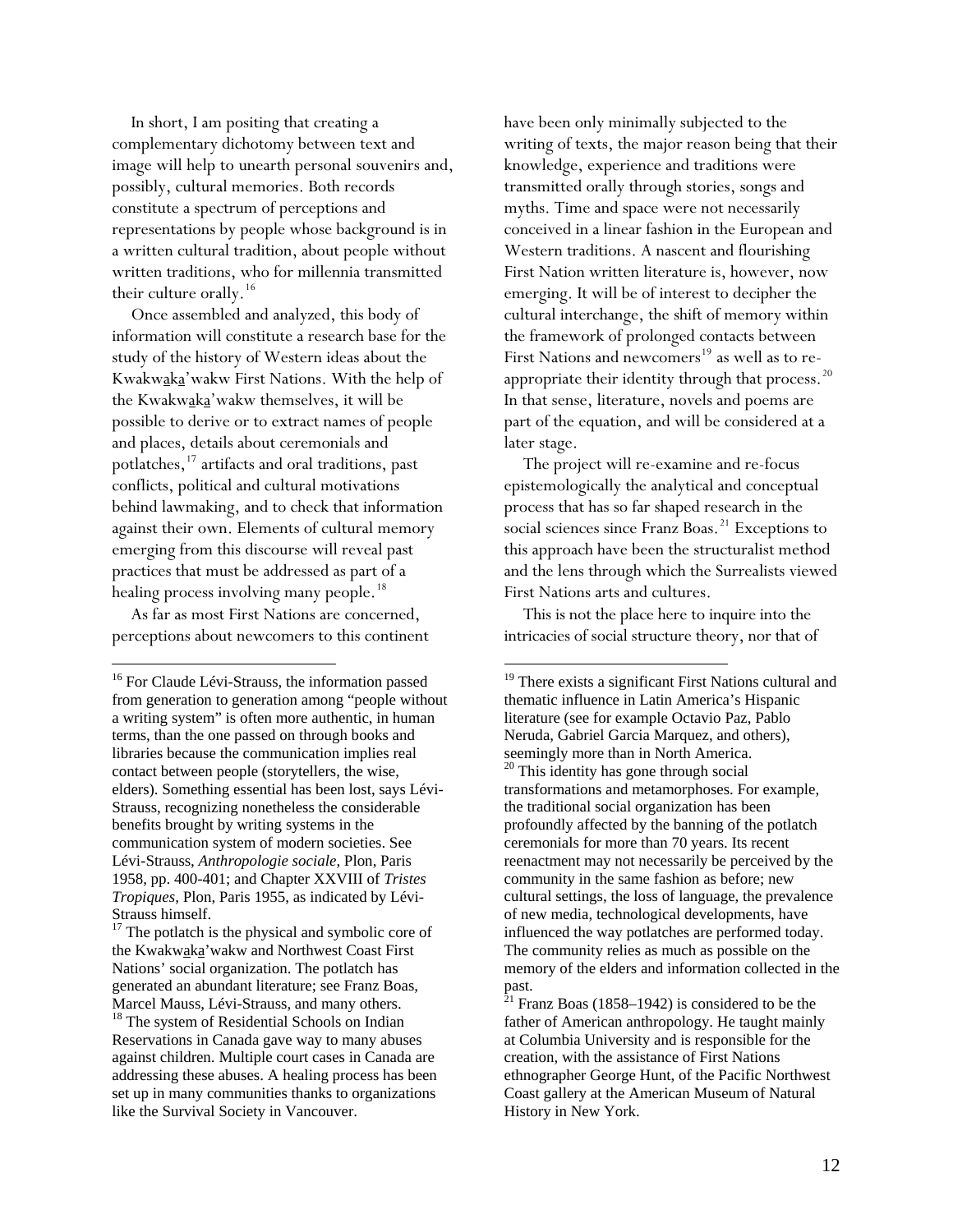the structuralist method of Claude Lévi-Strauss. The pilot project does nevertheless reflect aspects of the structuralist approach. I should add that Kwakwaka'wakw and Pacific Northwest Coast worldviews constitute a complex web of holistic concepts of the universe of which all manifestations—inanimate elements like stones, water, or air, or living beings like humans, animals, plants—are organized and interconnected through transformation, a concept central to the Kwakwaka'wakw worldview. Any transformation affecting a part of that conceptual universe will affect all others. Lévi-Strauss has brilliantly shown this in *The Way of the Masks*, *[22](#page-12-0)* demonstrating the structural interrelationships between Kwakwaka'wakw plastic forms—masks—and their mythological substratum.

<span id="page-12-1"></span>I have not yet arrived at a definitive methodological framework concerning the theoretical treatment of such a body of texts, for the nature and complexity of the information to be assembled has not yet been sufficiently evaluated. However, the works of Claude Lévi-Strauss, Merleau-Ponty, Henri Bergson, Walter Benjamin and others, have influenced my personal orientation. So too have Surrealist arts and letters, which demonstrate real insight into the arts and civilizations of the Americas at a time when their perception and representation were still secluded to the realm of ethnographic inquiry and functional thinking. As far as the data treatment with computer techniques is concerned, I will be resorting to lexicostatistics, contextual sorting and concordances, semantic mapping, AI, content analysis, thesauri building, ontology, and other means to create a consistent corpus of relational indexes. My collaboration for many years with members of the Kwakwaka'wakw communities— Chiefs, Elders, speakers and others—has been the greatest source of inspiration and help in conducting this project.

<span id="page-12-4"></span><span id="page-12-3"></span><span id="page-12-2"></span> $\overline{a}$ 

## **The Surrealist Approach: A Breakthrough In Perceiving Other Cultures**

What do culture and the memory of culture have in common? Who defines culture? Do memory and culture derive from each other? How?<sup>[23](#page-12-1)</sup> What is cultural memory for a First Nation person who has lost his or her linguistic heritage due to the harsh colonial laws of the past? Those questions and many others arise when working with First Nations, and one cannot but become more conscious of what Claude Lévi-Strauss declared to Marcello Massenzio, $24$  namely that he felt guilt meeting people from the Americas because Europeans came to destroy them. As Lévi-Strauss points out, it is a self evident truth to affirm that since the arrival of Christopher Columbus, the original civilizations of the Americas have been transformed, frequently eradicated, by the coming of foreign cultures to this continent. The painter Matta<sup>[25](#page-12-3)</sup> claims that to grasp the real nature of the Americas, to understand how such drastic transformations have historically shaped the continent, it is necessary to "conjugate" the verb America. But to conjugate it in an "Indian way," he explained further, when I met him some years ago.<sup>[26](#page-12-4)</sup>

<span id="page-12-0"></span><sup>22</sup> Lévi-Strauss, Claude. *La Voie des Masques*, 1975, 2 vol., Editions Albert Skira, Genève. English translation: *The Way of Masks*, 1988, Douglas & McIntyre, Vancouver/Toronto.

<sup>&</sup>lt;sup>23</sup> Buchholtzer, Guy. "Quelles mémoires? Quelles traditions?" [Which Memories? Which Traditions?] in *Mémoire de la tradition*, ed. Aurore Becquelin & Antoinette Molinié (Proceedings of the 47th International Congress of Americanists, New Orleans, 1992), Société d'ethnologie, Nanterre, pp. 161–186, 1993.

<sup>24</sup> Massenzio, Marcello. *Lévi-Strauss Claude, Un itinéraire. Entretien avec Marcello Massenzio*, L'Echoppe, 2002. The interview took place in Paris on June 26, 2000.

<sup>&</sup>lt;sup>25</sup> Roberto Echaurren Matta is a Chilean who came to Paris in the 1930s to work as an architect for Le Corbusier, where he met poet and writer André Breton and became a famous Surrealist painter. <sup>26</sup> "Matta et le verbe Amérique" (interview of Matta and commentaries) in *Cinq Centième Anniversaire de la Rencontre entre Deux Mondes-UNESCO 1992*, Canadian Broadcasting Corporation-Radio Canada, Programmes Culturels, FM; 30 min. Producer and writer: Guy P. Buchholtzer, 1992. See also José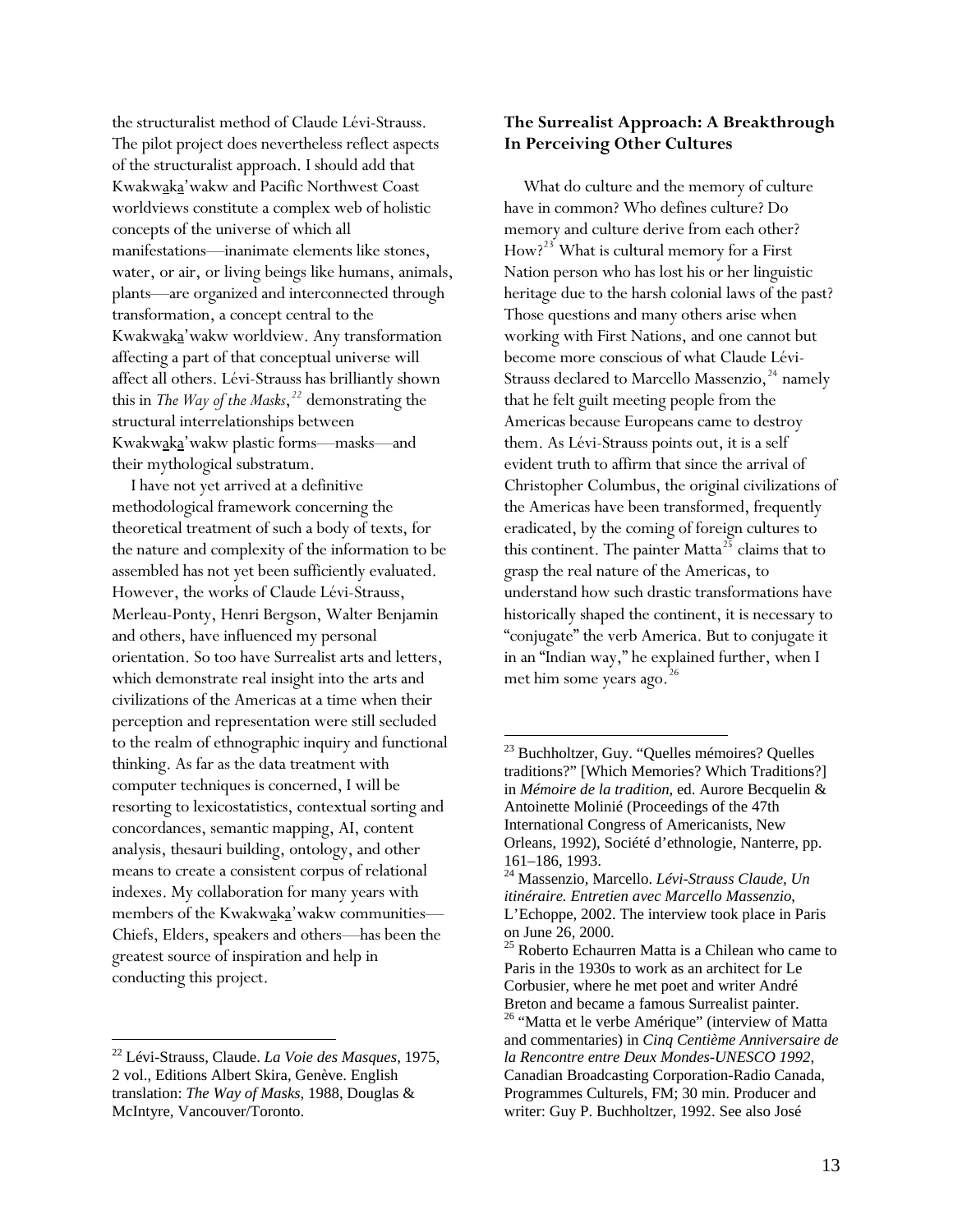I puzzled over Matta's statement. He is known for statements that seem to be directed against apparent common sense. He lived during World War II in New York City<sup>[27](#page-13-0)</sup> together with refugees from Europe, and also amongst First Nations communities in Mexico where he traveled in 1941 together with painter Robert Motherwell and stayed there for a while with Gordon Onslow Ford.<sup>[28](#page-13-1)</sup> No doubt that his paintings reveal the multiple cultural experiences that informed his life and memory. Matta added that he was himself a product of that "conjugation of the verb America," and that the seemingly "invisible"<sup>[29](#page-13-2)</sup> memory of the Americas will remain "Indian." According to him, this invisible memory is a force, a verb, that has from the beginning transformed all foreign cultures and individuals that settled here. In other words, the persona "Matta" is in itself an image of that transformation, of that metamorphosis. His cultural memory is definitively rooted in the verb "America."

For Matta, culture is the result of innumerable metamorphoses, many of which escape the realm of immediate consciousness. This is reminiscent of what French politician and writer Edouard Herriot declared when citing a Japanese moralist, namely that "*La culture, - a dit un moraliste oriental, - c'est ce qui reste dans l'esprit quand on a tout oublié*."[30](#page-13-3)

 $\overline{a}$ 

<span id="page-13-0"></span>"Surrealism in Exile and After" in William Rubin, *Dada, Surrealism and their Heritage*, Museum of Modern Art, New York [1968] 1992, pp. 159–186. 28 Fundacíon Eugenio Granell, *Gordon Onslow Ford. Mirando en lo profundo. Seeing in Depth*,

<span id="page-13-4"></span><span id="page-13-1"></span>"Cronologia/Chronology"; pp. 157–158, Santiago de Compostela, 1998.

<span id="page-13-2"></span>29 For philosopher Maurice Merleau-Ponty, "*tel visible convenablement agencé (un corps) se creuse d'un sens invisible….le visible… n'est nullement de l'objectif…*" [a given "visible" rightly organized (a body) bears an invisible meaning… the visible isn't at all objective…]; p. 253 in *Le visible et l'invisible*, Gallimard, Paris 1997 [1964].

In other words, culture is part of the unconsciousness. For Matta and some of his Surrealist friends – such as Max Ernst and André Masson - the notion of "automatic writing" and painting is rooted in the cultural unconsciousness. As Gérard Durozoi has shown, "although they were in psychoanalysis, it was rather in its Jungian version than in Freud's approach, for they found more readily in Jung's work an anchor for their curiosity with regard to primitivism and Indian art."[31](#page-13-4)

From the beginning, the Surrealists were interested in the said "primitive" arts. Northwest Coast artifacts were already shown in Surrealist exhibitions in Paris in the 1920s. Many of the Surrealists became refugees in New York during World War II. Max Ernst discovered the Julius Carlebach Gallery down on Third Avenue selling masks and artifacts. He made frequent visits there, together with his friends Claude Lévi-Strauss, André Masson and others. They also visited the spectacular Northwest Coast gallery at the American Museum of Natural History, which had been assembled by anthropologist Franz Boas and George Hunt, his First Nation associate. Lévi-Strauss published some time later his famous article that launched a huge interest beyond the traditional boundaries of ethnographic sciences, by reaffirming the nature of these objects as art forms. $32$ 

Surrealism has been a key factor in bringing the arts and civilizations of the Americas into the realm of European and Western consciousness.<sup>[33](#page-13-6)</sup> For Eva Sulzer, who knew Matta and Breton, traveling to the Northwest Coast of America with her friend, the Surrealist painter and writer

Pierre, *L'Univers surréaliste*, Somogy, Paris, 1983 pp. 176–178, 230–231.

<span id="page-13-6"></span><span id="page-13-5"></span><span id="page-13-3"></span><sup>30</sup> Herriot, Edouard*. Jadis – Avant la première guerre mondiale*, p. 104, Flammarion, Paris, 1948. (Culture, said an Oriental moralist, is what remains in a human being after he has forgotten everything.)

<sup>31</sup> Durozoi, Gérard, *History of the Surrealist Movement.* Translated by Alison Anderson, p. 406, The University of Chicago Press, 2002. Note that André Breton and other members of the Surrealist Movement were adopting views influenced by Sigmund Freud.

<sup>&</sup>lt;sup>32</sup> Lévi-Strauss, Claude, "The Art of the Northwest Coast at the American Museum of Natural History", *Gazette des Beaux-Arts*, pp. 175–182; New York, 1943.

<sup>&</sup>lt;sup>33</sup> Surrealism became a major movement in the 20th century, in Europe, the Americas, and Japan.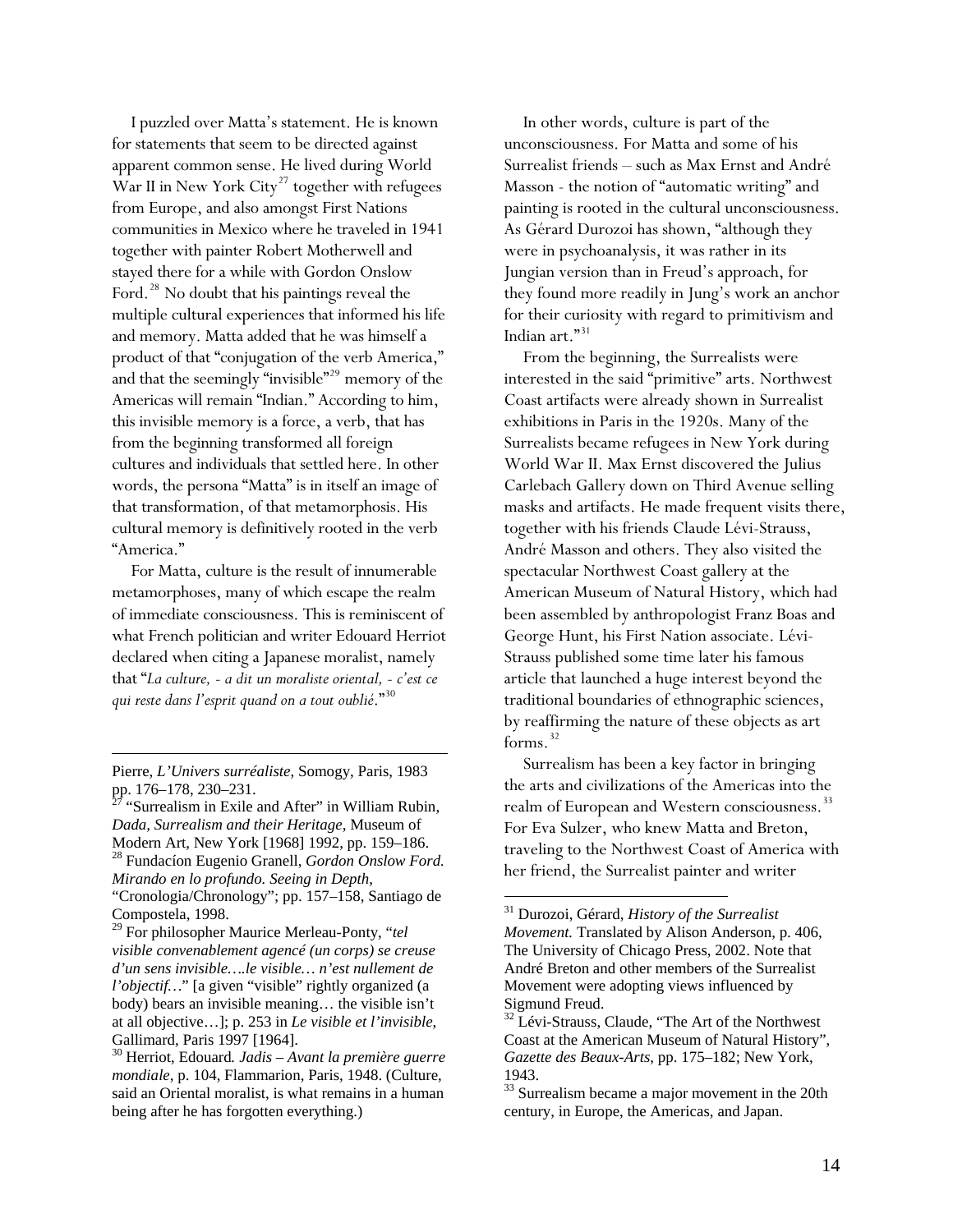Wolfgang Paalen, and taking photographs in First Nations villages scattered along vast and isolated regions, was part of Surrealism's dream: to encounter those who had achieved what they were seeking themselves, overcoming the dualism between perception and representation, and therefore reaching surreality, "the reality that lies beyond appearances, by means of art, poetry and myth".<sup>[34](#page-14-0)</sup> Under such premises, the purpose of a Kwakwaka'wakw transformation mask—a sculpted form embodying a myth or a story—is not to hide the face of the dancer, but to "*révéler à son entourage*... *son identité multiple*",<sup>[35](#page-14-1)</sup> to reveal to his audience… his multiple identities, by means of myths and oral traditions.

Matta's statements, Jungian or Freudian assumptions about cultural archetypes or relatively new methodologies like structuralism, all play roles in the understanding, in Western and maybe also in First Nations terms, of the interrelationships between memory and culture. Such interrelationships raise the intriguing question of cultural relativity. As such, the images made by Eva Sulzer have the potential to transcend the rift between Western and First Nations representations. One Elder recognizes herself on several photographs when she was 15; another recognizes her sister. Both are able to remember events that are not related to the photographs, memories triggered by the images.

## **About Inadequations in Perceptions and Representations**

What Eva Sulzer and her Surrealist friends saw when making and then looking at photographs of First Nations people and villages is not necessarily what First Nations people perceive or represent to themselves when seeing the same photographs. This is also the case when people of different cultural backgrounds meet.<sup>[36](#page-14-2)</sup> This in turn questions our ability to project, unequivocally, memory of culture into an archival repository. As far as this pilot project is concerned, my contention is that cultural pattern of memorization must be taken into account. An example or two will illustrate that ambiguity.

It happened in 1492: Christopher Columbus<sup>[37](#page-14-3)</sup> was approaching an island he called Hispaniola. This was his first glimpse of the lands of the Americas. He believed that he had finally reached India. From what has been concluded by historians analyzing his report it would seem that as he was observing the coast, local "Indians" took their canoes and approached Columbus's ships. Columbus remarked that they stayed, stubbornly and silently, at a safe distance, in spite of the Spaniards showing them gifts: beads and seductive shiny small objects. The Spaniards did everything they could to get the "Indians" on board for an exchange of gifts, but the "Indians" kept their stubborn distance. Finally, as a last resort, Columbus ordered his men to play the tambourine and to dance joyously so as to invite the "Indians" to join the Spanish fiesta. In other words, as we would say nowadays, he invited them for a cultural exchange. As it happens, the "Indians" immediately

<span id="page-14-2"></span><span id="page-14-0"></span> <sup>34</sup> Buchholtzer, Guy. *Les Surréalistes et les Arts Premiers des Amériques. Le Pacifique Nord-Ouest*, talks given at the Alliance Française, June 6, 2000, Vancouver, and in Calgary in September. See also José Pierre, L'Amérique indienne et le Surréalisme, *Nouveau Monde. Autres Mondes. Surréalisme & Amériques*, Collection Pleine Marge, no. 5, pp. 241– 267, 1995

<span id="page-14-3"></span><span id="page-14-1"></span><sup>&</sup>lt;sup>35</sup> Buchholtzer, Guy. "Masque articulé des Indiens Kwakiutl", in epigraph to André Breton, "Note sur les masques à transformation de la côte pacifique Nord-Ouest", in *Pleine Marge*, no.1, pp. 7–17, May 1987, Paris.

<sup>&</sup>lt;sup>36</sup> The Pacific Northwest Coast harbors many First Nations cultures, speaking their own languages (there are more than 30 languages in the region, each with its own dialects). Cultural perceptions and representations therefore vary widely between First Nations. See for example Guy P. Buchholtzer, "Multiculturalism and Canada's Pacific Northwest Coast Aboriginal Societies: An Overview in Context", in *Intercultural Communication Studies*, vol. 5, pp. 121–136, Aichi Shukutoku, 2002, Japan. 37 Christophe Colomb, *La découverte de l'Amérique*, 3 volumes, Editions La Découverte, Paris 1992.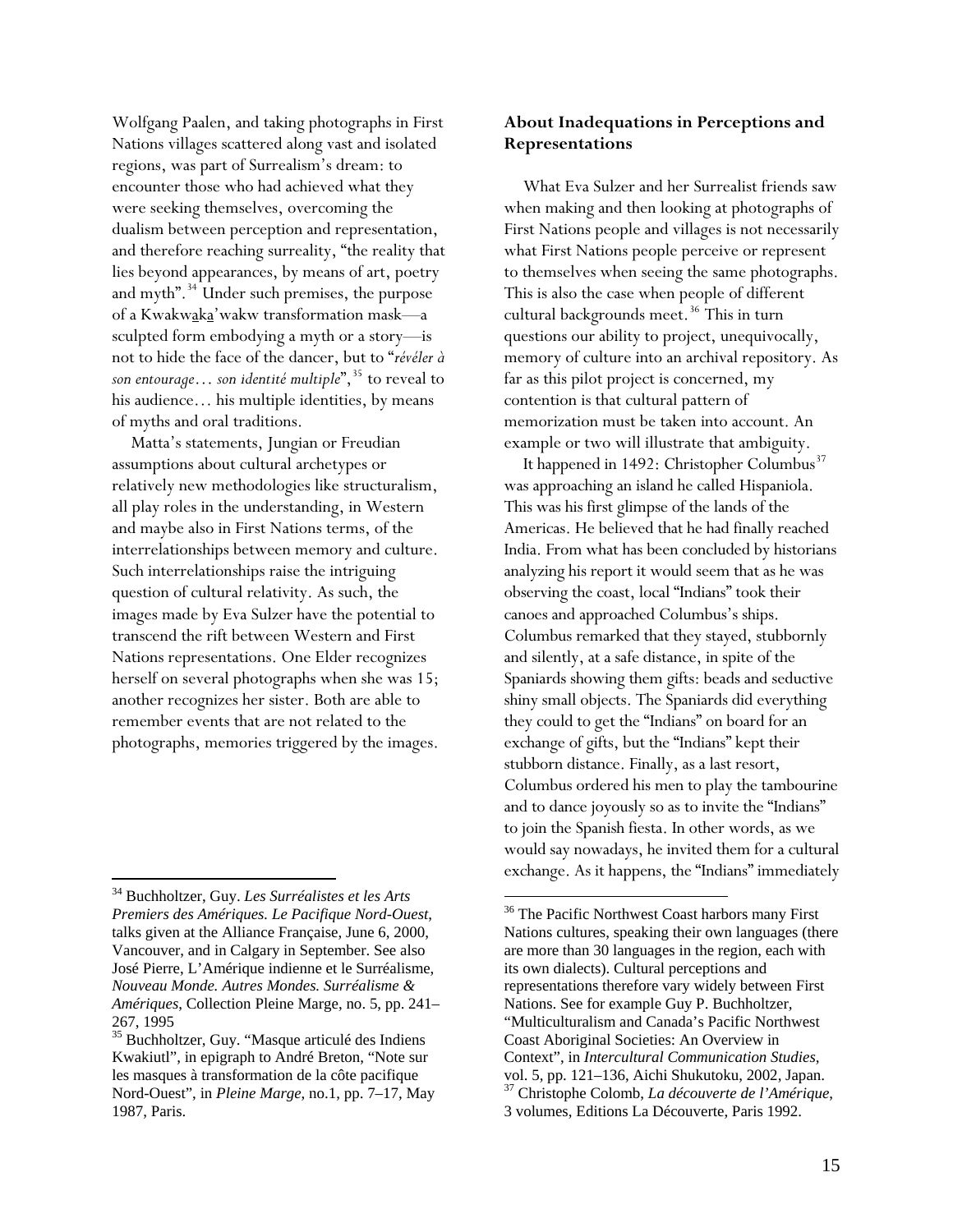took their bows and arrows and began shooting at the Spaniards. Why?

Perhaps another anecdote can answer this. Someone reported that when Margaret Mead<sup>[38](#page-15-0)</sup> was in the Samoan Islands, she decided to swim with local women during their daily bath. Local women, of course, bathe completely naked. Margaret Mead stripped off her bathing suit and joined the group of women. This was in tune with the emerging anthropological theory of cultural immersion and participatory strategies. By doing exactly what others are doing and in an identical way, you will gain an inner understanding of their culture. You will be like them and still be yourself as an outside observer. It would seem, however, that Samoan men were very surprised to see Margaret Mead in the nude. It was a total surprise for them, something strange and completely out of touch with what they knew about the general behavior of white women on their island. They did not find her behavior "normal", in coherence with what they believed or perceived to be Western behavior.

I believe it is the Australian anthropologist Derek Freeman<sup>[39](#page-15-1)</sup> who reported the incident. I have no way of knowing if it has been reported fairly, but I tend to believe it was. Whatever the case, this story does not alter the fact that Margaret Mead was a great anthropologist, a fine scholar and thinker. What it shows very well is the reality of relativity in cultural perceptions and representations.

And why were the "Indians" shooting at Christopher Columbus's ships while his men were dancing and playing instruments to welcome them to their *fiesta* on board? It could be that they interpreted the Spaniards's dancing and drumming as a war dance, a potential threat. As for Mead, it could be that by trying very hard to be the other, she alienated herself from that

 $\overline{a}$ 

other. Margaret Mead belonged to a school of thinking very much imbued with a psychological approach to social realities. Together with scholars like Ruth Benedict, Ralph Linton and Abe Kardiner, Mead tried to find within the individual, and in the manner that an individual is raised, solutions to the questions presented by cultural diversity.

On the other hand, more contemporary anthropologists like Radcliffe Brown and others, especially Claude Lévi-Strauss, radically depart from that individualism, psychologism and "atomism" of earlier schools.

They prefer the concept of the preeminence of social structure, a set of conscious and unconscious forms of communications that inform social organization, as well as economic and symbolic exchanges. Individuals are intrinsically part of such a network. In other words, cultural relativism cannot really be explained in individualistic terms—although we do, as individuals, share cultural traits in various fashions. It is to be explained in terms of the social structure; it is a manifestation of the social structure. A given social structure tends to produce a set of cultures that are more or less similar.

#### **Challenges and Conclusion**

As seen above, this project involves methodological and epistemological considerations as well as cultural relativism. It entails many challenges. I cannot pretend to have overcome all of these them, far from it. Let me mention a few. First of all, the project is by nature embedded in the cultural, socio-economic, ideological and historical rifts that have been exacerbated over time between First Nations people and us. We know all too well that they have lost their lands, their ways of life, their original freedom and hopes for the future. Their populations have been displaced or decimated. They became the victims of our own history. Secondly, we are working on cultural remains: the original culture has not only changed, like ours, but it has often disappeared or is on the verge of disappearance, together with their languages and world vision. And thirdly, we

<span id="page-15-1"></span><span id="page-15-0"></span><sup>38</sup> Mead, Margaret. *Coming of Age in Samoa. A Psychological Study of Primitive Youth for Western Civilization*, Harper Collins Canada, 2001 [1928]. 39 Freeman, Derek. *Margaret Mead and Samoa*, 1983, and *The fateful hoaxing of Margaret Mead: A historical analysis of her Samoan research*, 1999.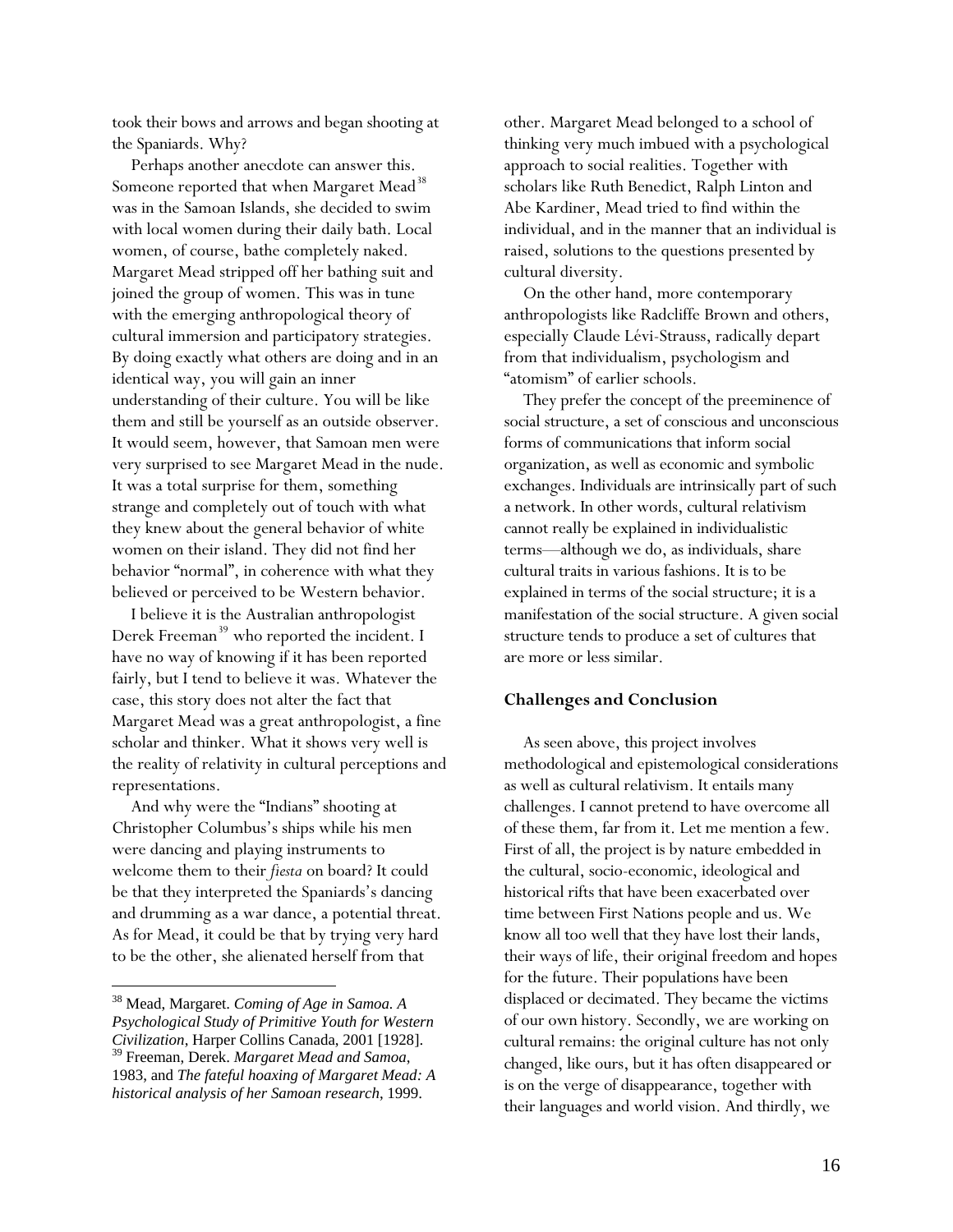have produced over the centuries a vast monologue, denounced already by Montaigne<sup>[40](#page-16-0)</sup> at the end of the 16th century and which became, according to philosopher Michel de Certeau, the "production and (accreditation) of the text as a witness of the other".

We plan to also extend this notion of the textual figure of the other to the Western idea of an archive or a museum, a construct completely foreign to First Nations cultures. I believe that the museum is a representation of another text may I say, a visualized text?—which enshrines others in a static memory, the memory of frozen time, from which we might derive perceptions and representations of the other. This is the perfect archetype of the Western idea of archive. Therefore, the very notion of assembling in an emerging First Nations "archive" all texts that have been produced about them by non First Nations people merits further consideration. In which terms and through which kind of discourse will such "archive" or 'textual database" embed Kwakwaka'wakw cultural values and socioeconomic categories, assuming that the medium for archiving—for instance, computer techniques and technologies—is culturally neutral? Parallels seem to meet when it comes to seek cultural properties within a memorized discourse, namely that of the text and that of the museum, the verbal and the plastic discourse.

It is only by breaking, with the help of First Nations artists and scholars, the discourse into its constitutive elements, by deciphering and bringing to consciousness its ideological grammar, there is hope to bridge the gap between the decontextualized culture and its culture of origin.

<span id="page-16-2"></span>Memory, as Henri Bergson<sup>[41](#page-16-1)</sup> said, survives within two distinct forms: within what can he called "mécanismes moteurs" (mechanisms activated by movements of the body) and independent souvenirs (words and images of events in memory). As such, the pre-eminence of

<span id="page-16-3"></span> $\overline{a}$ 

the imagery in memory figures an association between the word and the body. A word heard in the past during a dance performance may recreate, when pronounced later again out of context, the image of that dance in my mind, and by association induce body movements as performed earlier. On the other hand, a given movement of the body can remind us by association of a certain song or music of given words and images. In other words, memory is part of an interactive process which recreates itself constantly under given circumstances. André Leroi-Gourhan has shown the existence of an intrinsic and dualistic relationship between memory and the repetitive process: rhythm.<sup>[42](#page-16-2)</sup> There is, however, never a perfect cloning of the original event for the simple reason that given aspects of it may have been forgotten completely. Does intuition<sup>[43](#page-16-3)</sup> play a role in this dialectical relationship between memory and oblivion?

Much more needs to be said regarding the conceptual framework of this pilot project. Assembling texts and objects in archives and museums, where their function often remains that of a mere information item, is a fact to be reconsidered. There is a necessity to conceive a more dynamic model in which memory patterns are activated through specific symbolic exchanges referring in turn to webs of key cultural items or events.

It must be stressed that even within the same culture, "a text is not received in an identical way by a doctor, an architect, a plumber or a philosopher. This means that the reader will read a quite different text from the one the author believes he wrote," declared Claude Simon.<sup>[44](#page-16-4)</sup> This relativity in perception and representation is

<span id="page-16-4"></span><span id="page-16-0"></span><sup>40</sup> Montaigne, Michel de. *Les Essais*, Club français du livre, Paris 1962.

<span id="page-16-1"></span><sup>41</sup> Bergson, Henri. *Matière et mémoire*, p. 53, Paris 1939.

<sup>42</sup> Leroi-Gourhan, André. *Le geste et la parole*, Albin Michel, Paris 1964, and *La mémoire et les rythmes*, Albin Michel, Paris 1965.

<sup>&</sup>lt;sup>43</sup> See Merleau-Ponty, op. cit., chapitre "Interrogation et intuition", pp. 142–171.

 $44$  Guy P. Buchholtzer, "A poetic look at the fragility of life". An interview with Nobel Laureate French novelist Claude Simon. Parts of this interview were published in English *The Globe and Mail*, section "Books", p. C8, January 18, 1988.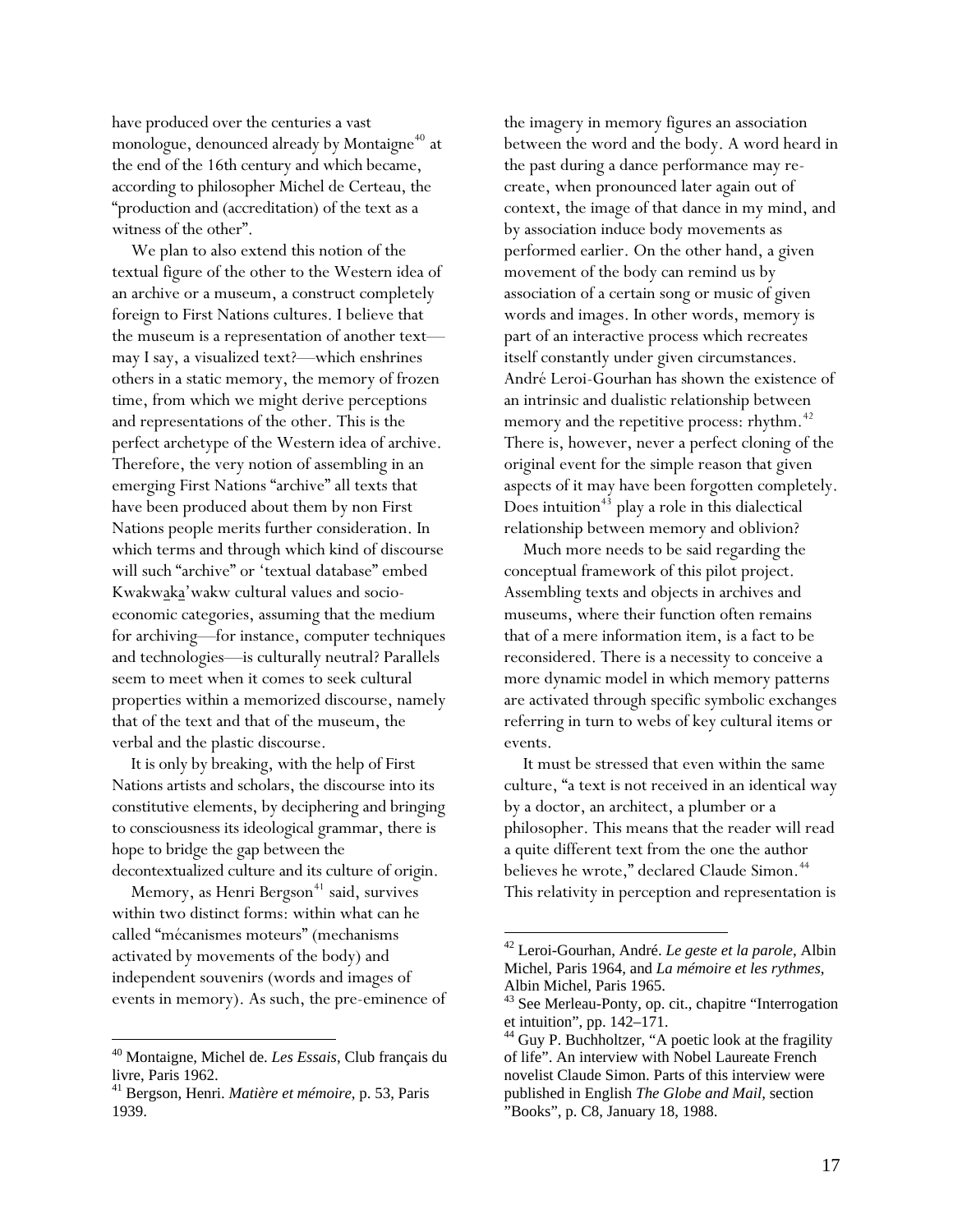<span id="page-17-0"></span>moreover true when it comes to apprehending other cultures. What symbolic exchanges will eventually take place when people of different cultures meet?

As for the Kwakwaka'wakw, a mask, a word, a song, may refer to a ritual, to a dance, a potlatch, to a family history, to events within an individual's personal life, and also to other significations. This web of cultural references holds the community together; it creates social cohesion. The U'mista Cultural Society in Alert Bay, my primary partner in the project, has achieved great progress in its efforts to transcend the duality between perception and representation in the relationship between the museum and the community. It is within this environment that I am designing, in an interactive fashion, the *Kwakwaka'wakw First Nations Centre for Language Culture.* A living culture with a living memory is our shared objective.

#### \*\*\*\*

*Guy Buchholtzer is an independent scholar, originally from France, whose background is in the sciences and humanities. He has lived in Canada since 1975 and is a member of the Canadian Academy of Independent Scholars in Vancouver.*

#### \*\*\*\*\*\*\*\*

Are you interested in submitting an article to *TIS*? If so, please e-mail a brief description of the article and a proposed length to  $\leq$ slgranville@gmail.com>. The submission deadline for the Summer 2009 issue is May 15—however, articles submitted for publication in a later issue are more than welcome.

#### **BOOK REVIEWS**

Tina Stewart Brakebill. *"Circumstances are destiny": An Antebellum Woman's Struggle to Define Sphere.* (Kent, OH: Kent State University Press, 2006). 255 pp. with index and bibliography.



Celestia Rice Colby was an extraordinary ordinary woman of the 19th-century American Midwest. Nearly unknown today, she was a widely published author during her lifetime. Tina Stewart Brakebill has been able to reconstruct her life, using her subject's memoir, journals, scrapbooks, and other papers.

Born in northeastern Ohio in 1827, Celestia Rice had the advantage of an education which culminated at the Grand River Institute, a coeducational private seminary. In 1848, she married Lewis Colby and became part of her husband's dairy farm family. Brakebill documents Colby's religious conversion in 1849, the birth of her four children, and the death of the eldest at the age of three.

In June 1851, Colby published the first of many pieces appearing in journals such as *Ladies' Repository*, *The Ohio Cultivator*, and the *Ashtabula Sentinel*, with motherhood as a theme. She became interested in the antislavery movement, and by 1857, she was publishing in *The Anti-Slavery Bugle*, the official organ of the Ohio Anti-Slavery Society.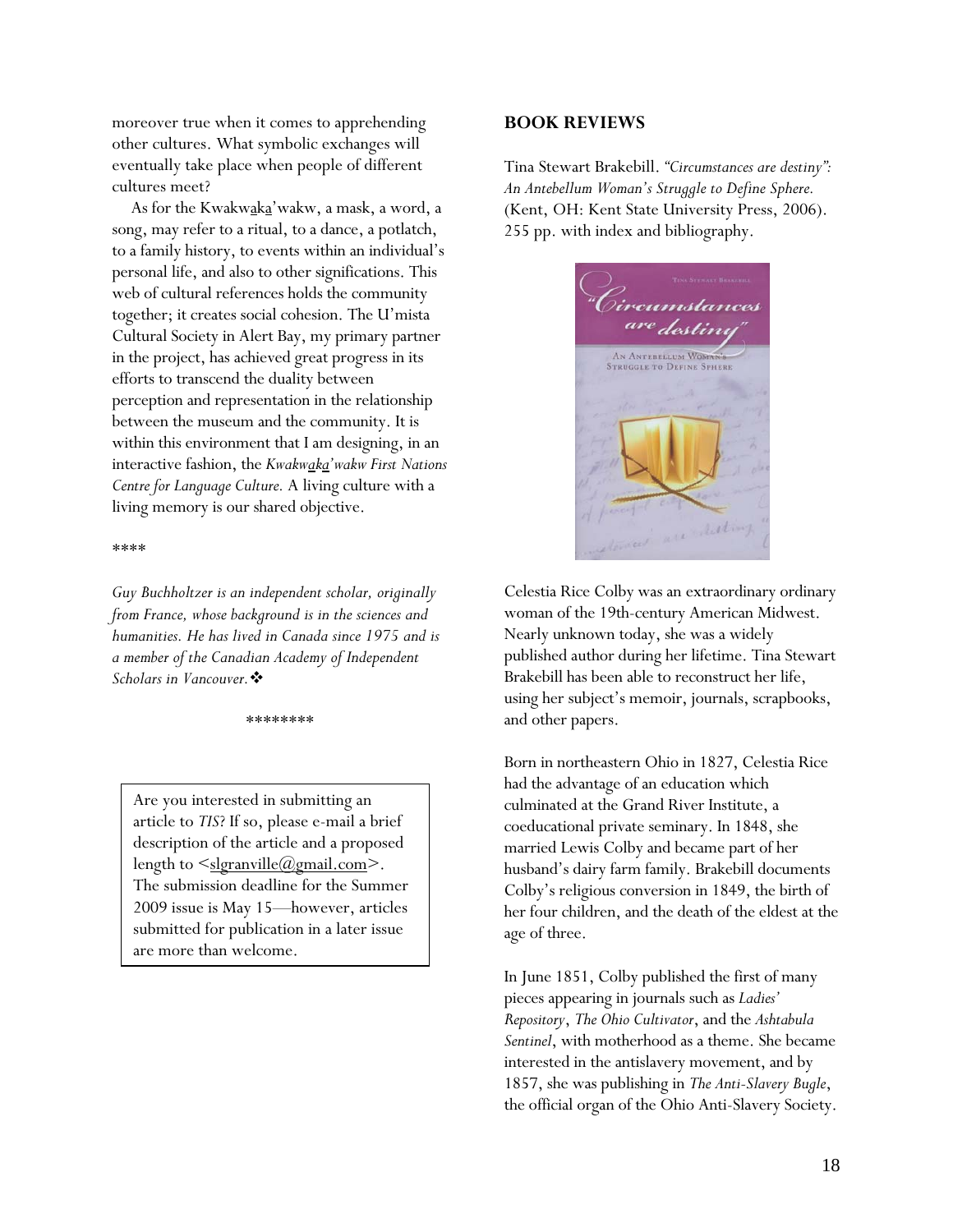Colby's writings and actions reflect her growing radicalism, especially on the slavery issue. Because of the church's failure to denounce slavery, she asked to be removed from the church rolls. Her 1858 essays declared her support for disbanding the Union in order to free the North of the sin of supporting slavery. She denounced the nascent Republican Party as too willing to compromise with the slave power. She welcomed John Brown's raid on Harpers Ferry, but predicted that it would further inflame the rift between North and South. She also wrote about equality for women.

While her published writings were fierce, her private journal entries expressed Colby's continued depression. She was ambivalent about her role as housewife, farm wife, and mother, even as she continued to believe that those were high callings. Yet she excoriated herself for not accomplishing anything, tied as she was to the demands of daily life.

After 1865, when the farm was sold, the family moved to Illinois and later to Michigan. Eventually, Colby joined her daughter Rose in Normal, IL. Besides again writing for publication, she joined the Normal History Club, satisfying at long last her desire for an intellectual circle. Celestia Rice Colby died in 1900 at the age of 72.

In her conclusion, Brakebill states that Colby was a contradiction, living as a homemaker, farm wife, and mother, while longing for a larger part in the world. She espoused radical ideas, but seldom acted upon them. "Like many women, she was alternatively, and sometimes simultaneously, compliant and brave."

Brakebill's portrait of Celestia Rice Colby is sympathetic and sometimes vivid. But too frequently the picture of Colby's life is overwhelmed by Brakebill's theorizing. Although her speculations are based on respectable sources in women's history, she relies too much on theoretical explanations. This reader would have preferred more extended quotations from Colby's own writing. It is ironic that Brakebill's work on a woman who struggled to find a voice tends to overwhelm that voice.

*Reviewed by Ellen Huppert* 

\*\*\*

Dinah Hazell, *The Plants of Middle-Earth: Botany and Sub-Creation*, with illustrations by Gloria Liang, Linda Logan, Marsha Mello, and Linda Wade (Kent, OH: The Kent State University Press, 2006). 124 pp., with index, appendixes, and bibliography



J. R. R. Tolkien (1892–1973) led a double life. In the workaday world, he was a scholar and teacher of Old and Middle English philology and literature. In the world of Middle-Earth, he was creator, bard, and companion of hobbits, elves, trolls, wizards, and walking trees. In both worlds, he was a gardener and lover of trees.

For readers who are deeply immersed in Tolkien's mythology (and there are enough of them to sustain a small publishing industry), *The Plants of Middle-Earth* will give them still more reasons to love the books and admire Tolkien's art. Dinah Hazell frames her study as a guided tour through the landscapes of Middle-Earth, pointing out how carefully Tolkien chose the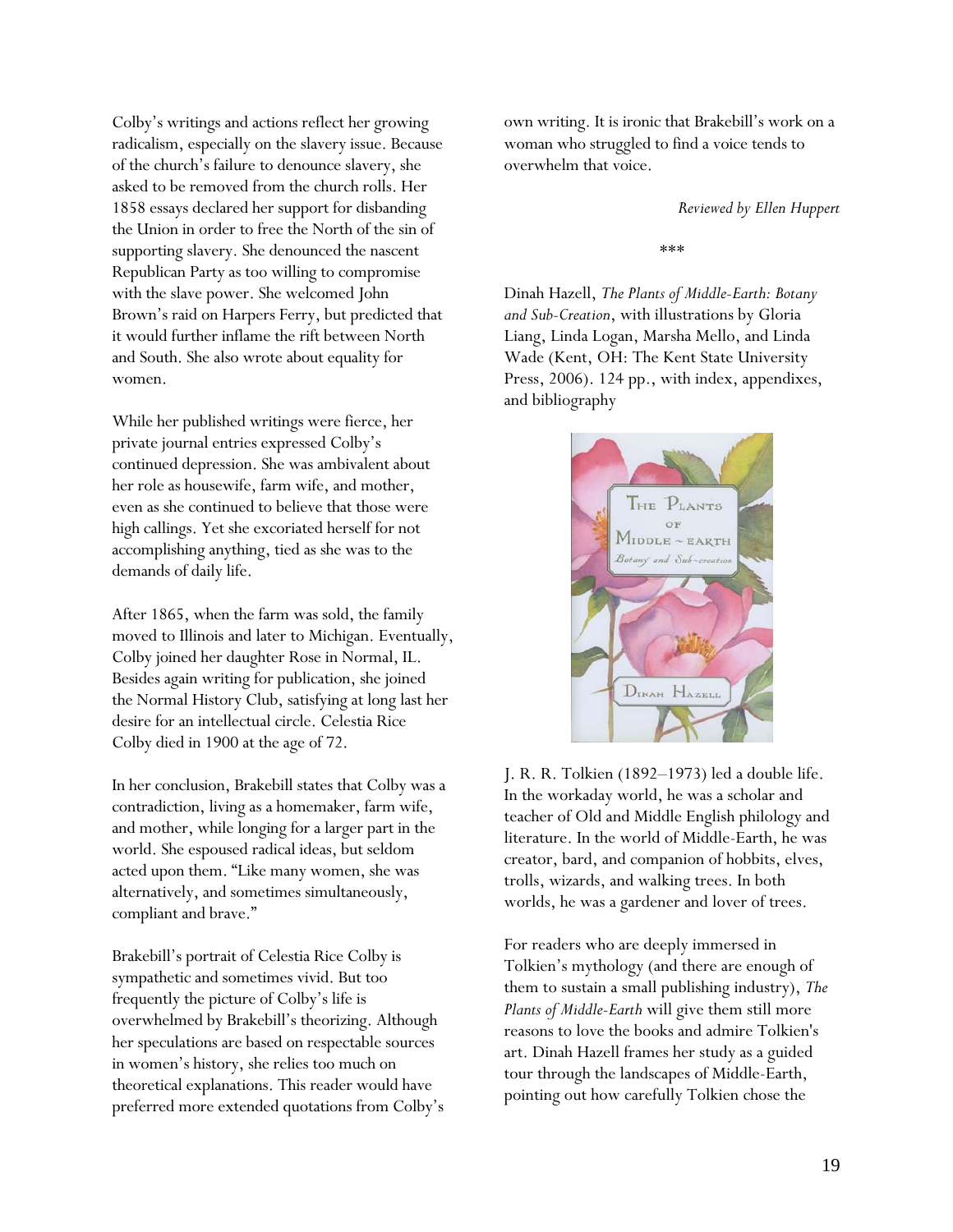plants or plant names that frame each scene. (The pen and watercolor illustrations enhance her account admirably.)

Most of the hobbit-women of the Shire, for example, bear the names of familiar homely flowers of English cottage gardens and meadows: Rosie, Daisy, Marigold, Pansy, Primula, and Poppy, although there are some exotic exceptions, such as Lobelia and Camellia. The woods of Ithilien are graced by sweet-smelling flowering trees, heather, herbs, and wildflowers: cornel, pine, fir, cypress, thyme, sage, anemones, English bluebells, and Homer's asphodel. Mordor's borderland has nothing but "cutting, biting brambles" and rotting marshes (p. 28). The horror of Mordor itself is invoked by a "grey, barren, and polluted wasteland [that] will never see spring or summer again. Of all the signs of the Enemy's evil, the destruction of flora is the most dramatic and damning" (p. 42).

The book's title arouses expectations of a somewhat different kind of work: a plant-byplant survey comparable to, say, Mats Rydén's erudite *Shakespearean Plant Names: Identifications and Interpretations* (Acta Universitatis Stockholmiensis, Stockholm Studies in English, XLIII, 1978) or the more popular *Shakespeare's Flowers* by Jessica Kerr (New York: Crowell, 1969). Hazell does provide a simple list of flowers, "shrubs/miscellaneous," trees, and fictive plants in appendix B (pp. 103–105), but she does not pretend to catch every plant named by Tolkien or even every plant mentioned in her own book—potato, turnip, and wild carrot should be added to her list.

Hazell's Appendix A, "About Plant Lore," and her bibliography provide a starting point for anyone curious about Tolkien's knowledge of medieval gardens and herbalism, but these sections need to be augmented by, for example, the ongoing Anglo-Saxon Plant-Name Survey [<www.arts.gla.ac.uk/sesll/EngLang/ihsl/](http://www.arts.gla.ac.uk/sesll/EngLang/ihsl/%0Bprojects/plants.htm) [projects/plants.htm](http://www.arts.gla.ac.uk/sesll/EngLang/ihsl/%0Bprojects/plants.htm)> and Ann van Arsdall's *Medieval Herbal Remedies: The* Old English

Herbarium *and Anglo-Saxon Medicine* (New York: Routledge, 2002).

However, this is not meant to be a Middle-Earth herbal or a detailed investigation into Tolkien's sources of medieval plant-lore. Instead, Hazell does something much more rewarding: she shows how Tolkien's "sub-creation" (his own—rather unfortunate—term for the world invented by a writer of fantasy) reflected the influence of the Arts and Crafts movement and his own intensely personal responses to landscape. To his mind, the village and woodlands of Sarehole, where he spent four years as a child and learned to draw, preserved the soul of preindustrial England. As an adult, however, he saw Sarehole become a Birmingham suburb, "engulfed 'in a sea of new red-brick... violent and peculiarly hideous'" (p. 86).

I first read *The Hobbit* and *The Lord of the Rings* as an American teenager visiting an anthropologist in a tropical boom-town in the middle of Venezuela—a landscape and culture about as far removed from Tolkien's England as could possibly be imagined. My own interests in botany and medieval history had already been aroused by then; but, thanks to Hazell's book, now I can't help but wonder if the plants of Middle-Earth that I encountered that summer influenced me more than I ever knew.

#### *Reviewed by Karen Reeds*

\*\*\*

Are you interested in reviewing books for *The Independent Scholar*? Or, alternately, have you published a book that you would like to see reviewed by a fellow independent scholar? Please contact *TIS* book review editor David Sonenschein at  $\leq$  dsncis $(\omega_{\text{gmail.com}})$  for further information and other guidelines regarding book reviews.

Book reviews printed in forthcoming issues will include photographs of the books in question, wherever possible.  $\clubsuit$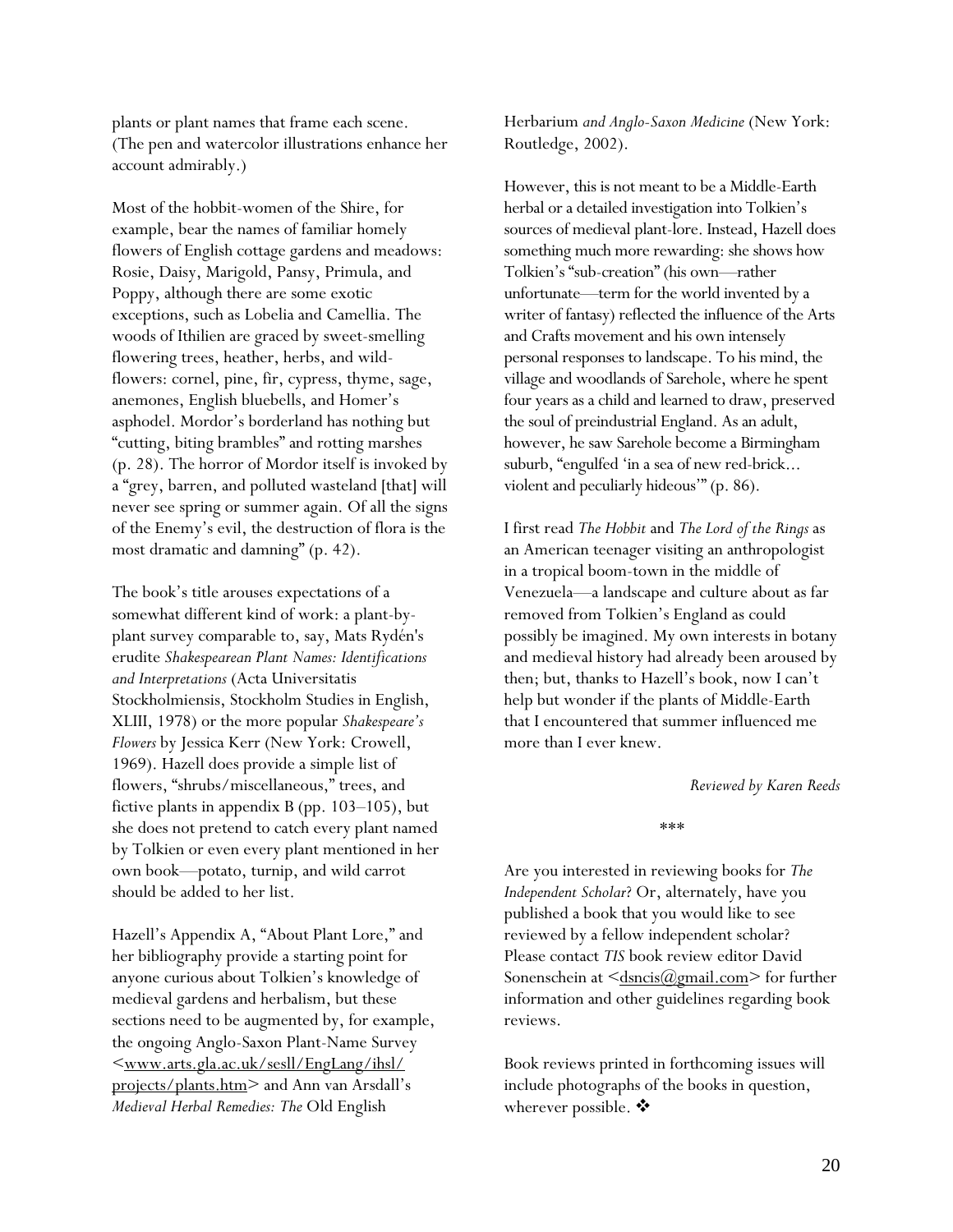## **PROFESSIONAL NEWS AND ANNOUNCEMENTS**

#### <span id="page-20-0"></span>**CALLS FOR PAPERS/PROPOSALS**

*Studies in Documentary Film*: "Documentary Films after 9/11"

After a number of years in the popular culture wilderness, the documentary film has made a comeback during the opening decade of the 21st century. *The Thin Blue Line*, *Roger & Me*, *Outfoxed: Rupert Murdoch's War on Journalism*, and *Bowling for Columbine* played a part in laying the groundwork for this revival, but the most dramatic increase in high-profile "political documentaries" came after September 11, 2001, the invasions of Afghanistan and Iraq, and the subsequent "war on terror," with films such as *Fahrenheit 9/11*; *Control Room*; *Taxi to the Dark Side*; *Gitmo*; *USA vs. Al-Arian*; *My Country, My Country*; *Iraq for Sale: The War Profiteers*; and *No End in Sight*. This special theme issue of *Studies in Documentary Film* will investigate the post-9/11 documentary phenomenon from a number of methodological and theoretical perspectives (e.g., political economic, ideological, textual, historical, organizational, etc.). In this special issue, post-9/11 documentaries can be seen as those works addressing, directly or indirectly, the cultural, political, economic or military aftermath of the events of September 11, 2001. Although many of the films listed above were produced in the United States, submissions addressing the post-9/11 documentary film from non-U.S. or non-European perspectives are not only welcomed, but encouraged.

Authors are invited to submit full papers (5,000– 6,000 words) to Christian Christensen  $\leq$ christian.christensen@kau.se> by no later than **June 1, 2009**. All papers will undergo peerreview. Please submit papers as Word documents (no PDF or RTF files). Include a separate cover page with title, name, contact information, 150 word abstract, and five keywords. The main paper should not contain any indication of author identity. Authors are also invited to submit

reviews  $(1,000-2,500$  words) of books, documentary film conferences, or documentary film festivals related to the issue theme.

Authors should look at previously published *SDF*  articles for referencing and formatting guidelines. A free online issue of the journal can be viewed at  $\leq$ www.atypon-link.com/INT/toc/sdf/2/1>.

*Studies in Documentary Film* is the first refereed scholarly journal devoted to the history, theory, criticism and practice of documentary film. This journal will provide a home for the considered approach to international documentary film history, theory, criticism, and practice serving a vibrant and growing international community of documentary film scholars. For more information, please visit  $\leq$ <u>www.intellectbooks.co.uk</u>>.

\*\*\*

#### *Folklore Studies in a Multicultural World*

The University of Illinois Press, the University Press of Mississippi, and the University of Wisconsin Press, in cooperation with the American Folklore Society and with the support of the Andrew W. Mellon Foundation, are collaborating to host an author's workshop at the 2009 conference of the American Folklore Society for authors working on their first book. Up to six authors will be selected to participate in a full day of intensive activities devoted to critiquing and developing their individual projects. Workshop activities will include one-on-one mentoring sessions with editors and senior scholars and group discussions of revision and editing strategies, publishing processes, and project critiques. Participants will receive a modest stipend to help defray the costs of attending the workshop.

This opportunity is open only to authors preparing their first books. Projects must be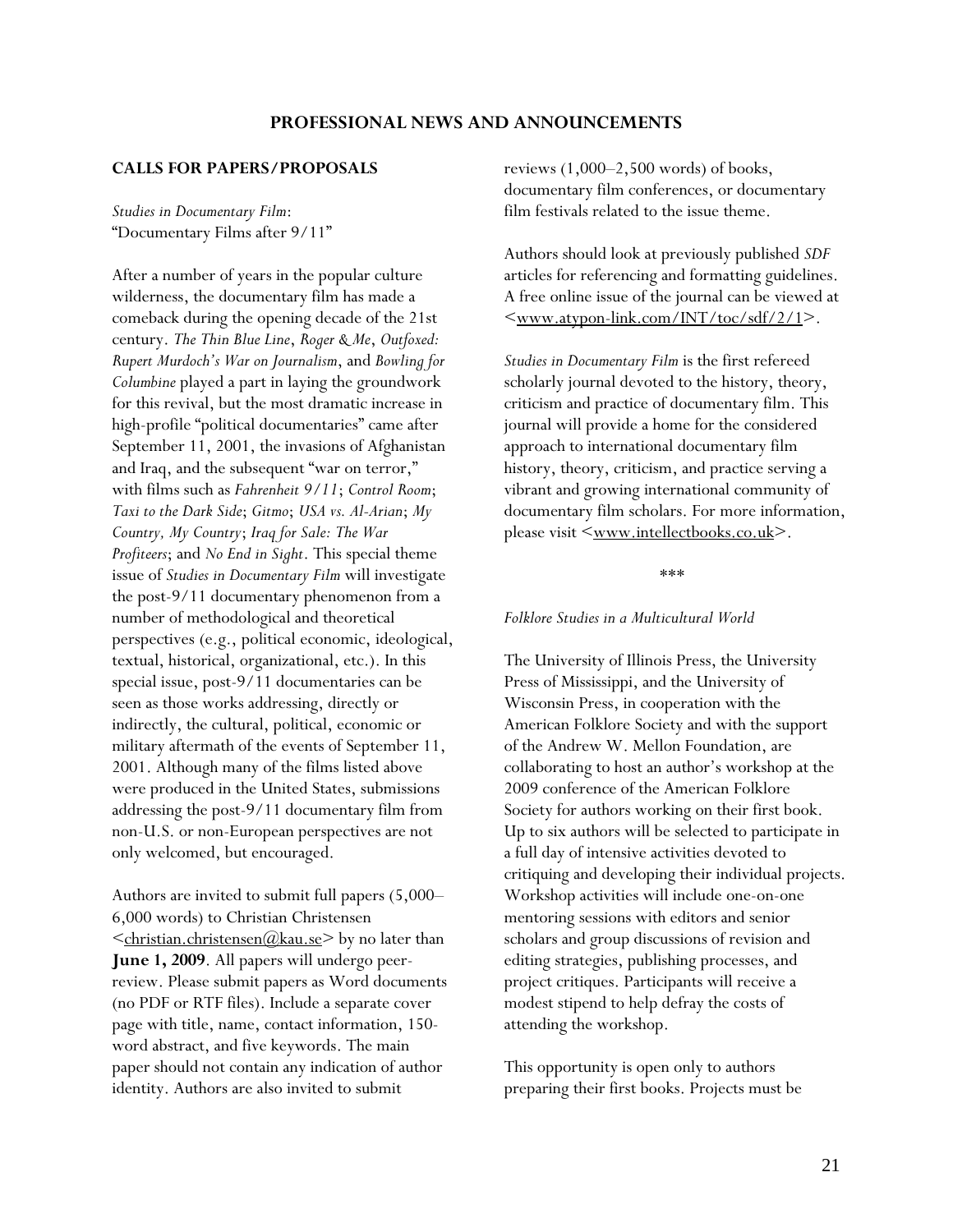single-authored, nonfiction books based on **ARCHIVAL RESOURCES**  folklore research. Edited volumes, photography collections with minimal text, and memoirs will not be considered.

Projects selected for the workshop will be candidates for publication in the Presses' new collaborative series, *Folklore Studies in a Multicultural World*, which aims to publish exceptional first books that emphasize the interdisciplinary and/or international nature of the field of folklore. Within the series, each Press will focus on specific aspects of folklore studies related to its areas of expertise: Illinois on gender and queer studies, world folk cultures, and multiculturalism in vernacular expression such as music, dance, and foodways; Mississippi in folk art, American folk music, African American studies, popular culture, and Southern folklife; and Wisconsin in folklore studies on Upper Midwest cultures, Irish/Irish-American studies, Jewish studies, Southeast Asian studies, gay/lesbian studies, foodways, and travel. Applicants may indicate in their proposal whether they have a preference of publisher.

Proposals should include a 5- to 10-page description of the project, an annotated table of contents, one sample chapter (revised, if from a dissertation), and curriculum vitae or resume. Proposals should be submitted via e-mail by **April 1, 2009**, to  $\leq$  fsmw( $@$ uillinois.edu>. Please type "FSMW Workshop Proposal" in the subject field of your e-mail. For complete submission guidelines, please visit [<www.folklorestudies.org>](http://www.folklorestudies.org/).

#### \*\*\*\*\*\*\*

Looking for previous issues of *The Independent Scholar*? The officers and editorial staff are working to make back issues of *TIS* available for members on the NCIS Web site at  $\leq_{\text{www.ncis.org}}$ .

The WGBH Media Library and Archives (MLA) has made available the findings of its Assessment for Scholarly Use, an examination of the public broadcaster's television and radio holdings that date back 50 years. Funded by The Andrew W. Mellon Foundation, the project sought to determine the educational value of WGBH's archival collection for academic research and instruction by designing a model assessment tool and methodology available to any organization seeking to survey its audio-visual collections. The report and model assessment tool are now available at Open Vault, a searchable online digital library featuring 1,200 multimedia clips drawn from WGBH programming. To access the report and tool, click on "About Us" at [<http://openvault.wgbh.org>](http://openvault.wgbh.org/). Visitors can also participate in a discussion forum where they can post comments and responses.

At the start of the evaluation, the MLA housed approximately 29,000 programs and 570,000 associated production media and documents. Through this project, staff completed the evaluation of all WGBH qualifying television programs and radio series as well as the WGBH Forum Network (an online archive of public lectures). Results show that the majority of WGBH's archived holdings assessed have enduring value for academic audiences.

This is the first stage of the MLA's Digital Library project, a proposed three-phase endeavor to create an online resource that provides scholars and educators access to WGBH archival content with research and classroom value. WGBH is currently working on Phase Two of the Digital Library, which will build a prototype specific to researchers' needs in order to deliver archive content to scholars. This phase will be complete in the summer of 2009. $\clubsuit$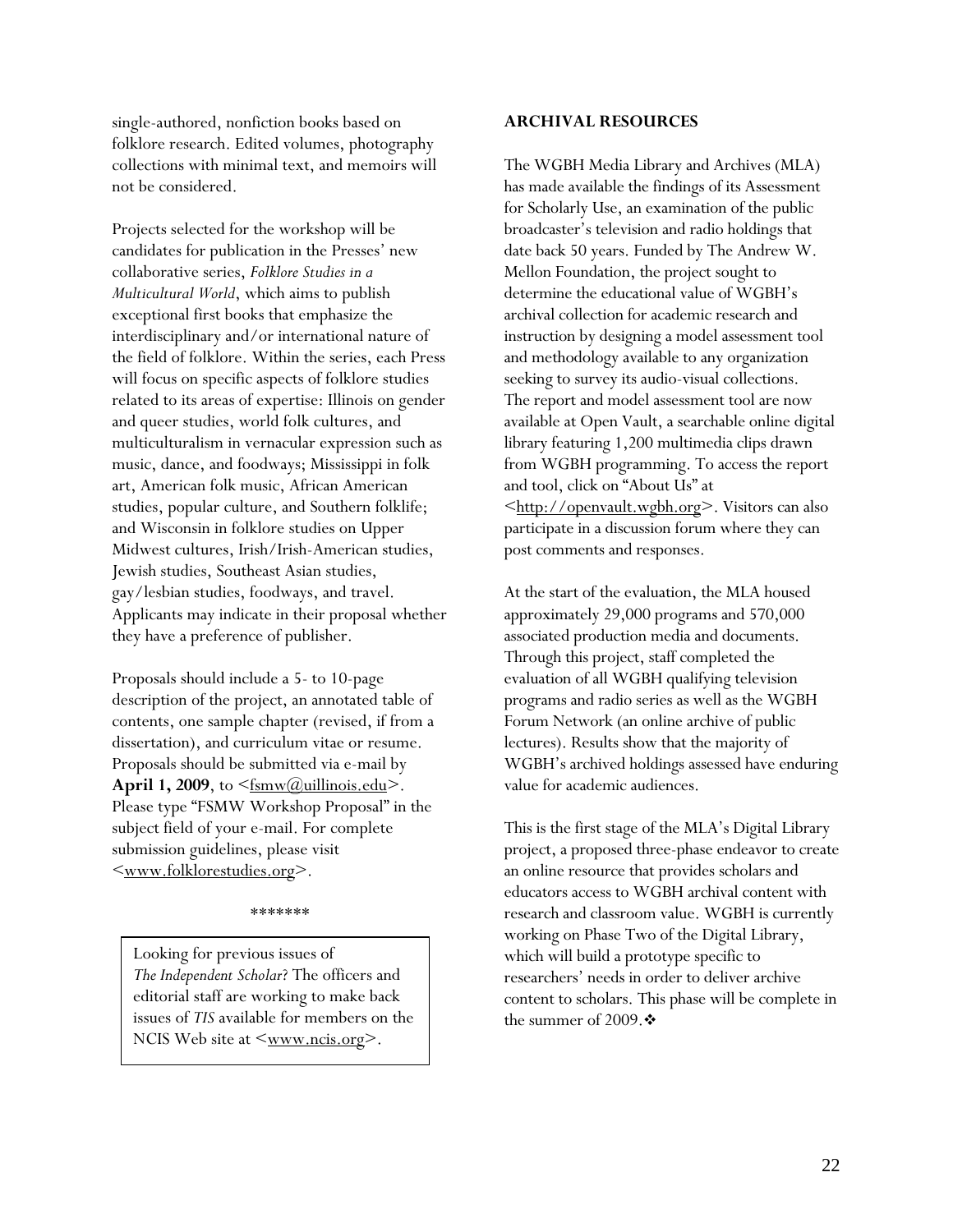## **MEMBER NEWS AND ANNOUNCEMENTS**

<span id="page-22-0"></span>Have you recently changed your e-mail or postal address? Have you published a book or article, won a grant or fellowship, or have other news that you would like to share with your fellow NCIS members? Send it to  $\leq$ slgranville $(a)$ gmail.com $\geq$  for publication in our Member News and Announcements section.

## **New Members**

HARRISON SOLOW Preswylfa Bryn Road Llanbedr Pont Steffan Ceredigion SA48 7EE United Kingdom [<harrisonsolow@solowtwo.com>](mailto:harrisonsolow@solowtwo.com)

## **New Presentations and Publications**

On October 23, 2008, Mahala Yates Stripling spoke in Cleveland, OH, at the annual meeting of the American Society for Bioethics and Humanities. In her presentation, "Richard Selzer in the 21st Century," she gave her audience their first glimpse into her forthcoming biography on Selzer.

Janet I. Wasserman's article "Felix Mendelssohn-Bartholdy & Fanny Mendelssohn Hensel: Portrait Iconographies" has been published in *Music in Art* [City University of New York, Research Center for Music Iconography], XXXIII/1–2 (2008), 317–371.

Marcella Tarozzi has published *D'un tratto* (Novi Ligure, Italy: Edizioni Joker, 2008) a book of aphorisms. In October 2008, *D'un tratto* won first prize in the "Torino in Sintesi" competition in Turin, Italy.

In 2008, Harrison Solow won a Pushcart Prize for Literature for "Bendithion" a literary nonfiction narrative first published in *AGNI* 66 with the first accompanying CD in the history of *AGNI*. "Bendithion" was also published in the *Pushcart Prize Anthology XXXIII*, which came out in January 2009.

## **In the Next Issue**

- More independent bookshops for independent scholars
- Funding announcements, calls for papers, book reviews, and more!